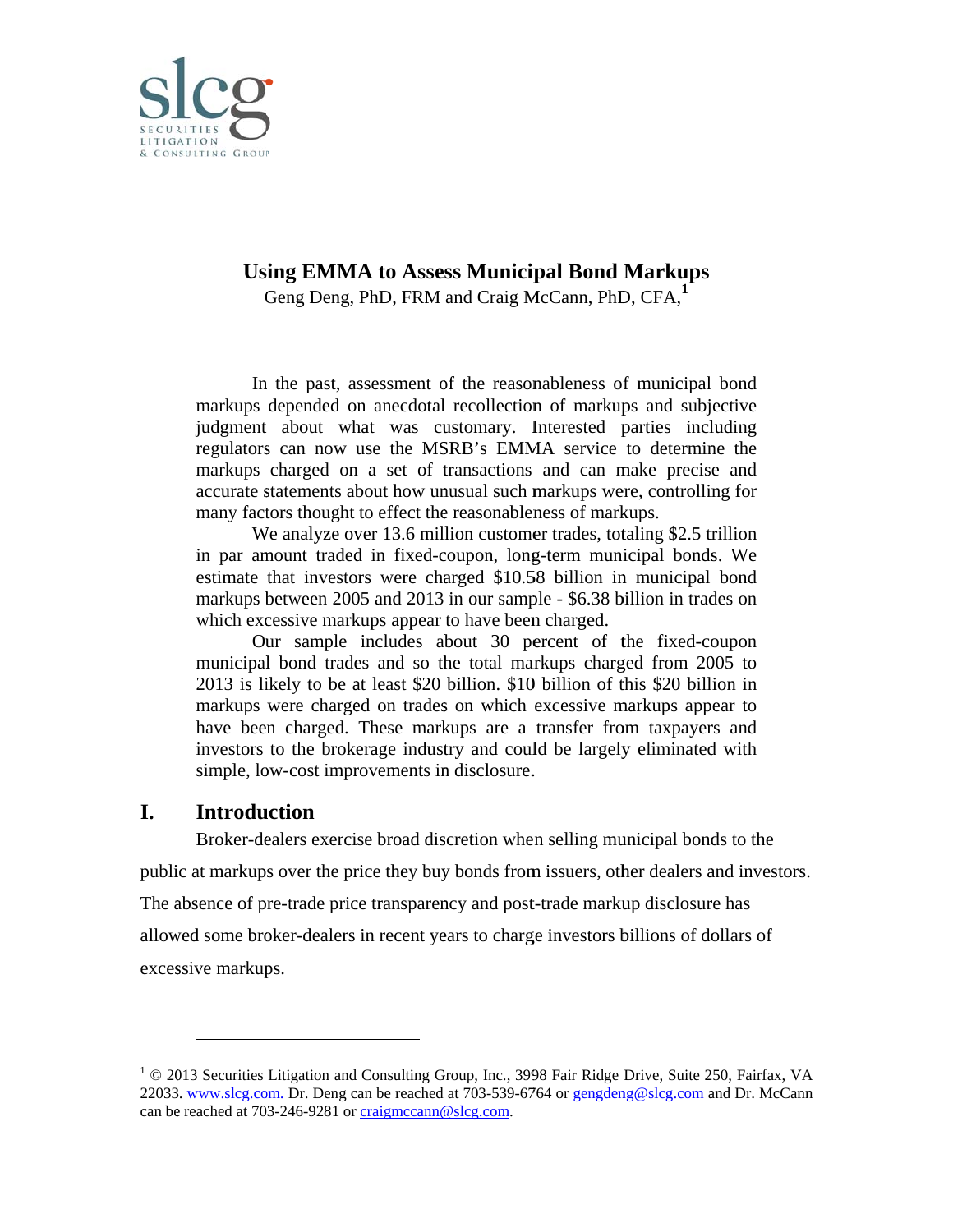In the past, evaluation of the excessiveness of suspect markups compared to customarily charged markups has often relied on the professional judgment of municipal bond traders or brokerage industry supervisors. Such judgment is both subjective and based on the professionals' imperfect recollections. The Municipal Securities Rulemaking Board's ("MSRB") recent widespread dissemination of transaction data and advances in computing technology allow us to empirically determine where markups charged fall in the range of observed municipal bond markups. The tools we describe significantly improve the ability of investors, regulators and the industry's compliance and supervision personnel to identify and correct excessive markups.

We estimate that \$10.58 billion in markups were charged on trades in municipal bonds in our sample. Our sample includes about 30% of the fixed-coupon municipal bond trades so the total markups and markdowns charged from 2005 to 2013 is likely to be at least \$20 billion.

We identify potentially excessive markups if the percentage markup charged is twice the median markup for similar sized trades or is more than 0.5% larger than percentage markup charged on recent trades in the same bond. \$6.38 billion in markups were charged on the twenty-one percent of trades in our sample flagged by this procedure as being potentially excessive.

# **II. Electronic Municipal Market Access or EMMA**

One half of the \$3.7 trillion in municipal bonds outstanding at the end of 2012 was held directly by individual investors and another quarter was held by individual investors indirectly through mutual funds.<sup>2</sup> Table 1 reports the par amount traded from 2005 to 2012. The amount traded increased from \$5.1 trillion in 2005 to \$6.7 trillion in 2007 and declined to \$3.2 trillion in 2012. This pattern is almost entirely due to the increase in the trading in variable rate bonds including auction rate securities and variable rate demand obligations prior to 2007 and the decline thereafter. Trading in fixed-rate bonds changed little from 2007 to 2012.

 $\overline{a}$ 

<sup>2</sup> SIFMA *Outstanding U.S. Bond Market Debt*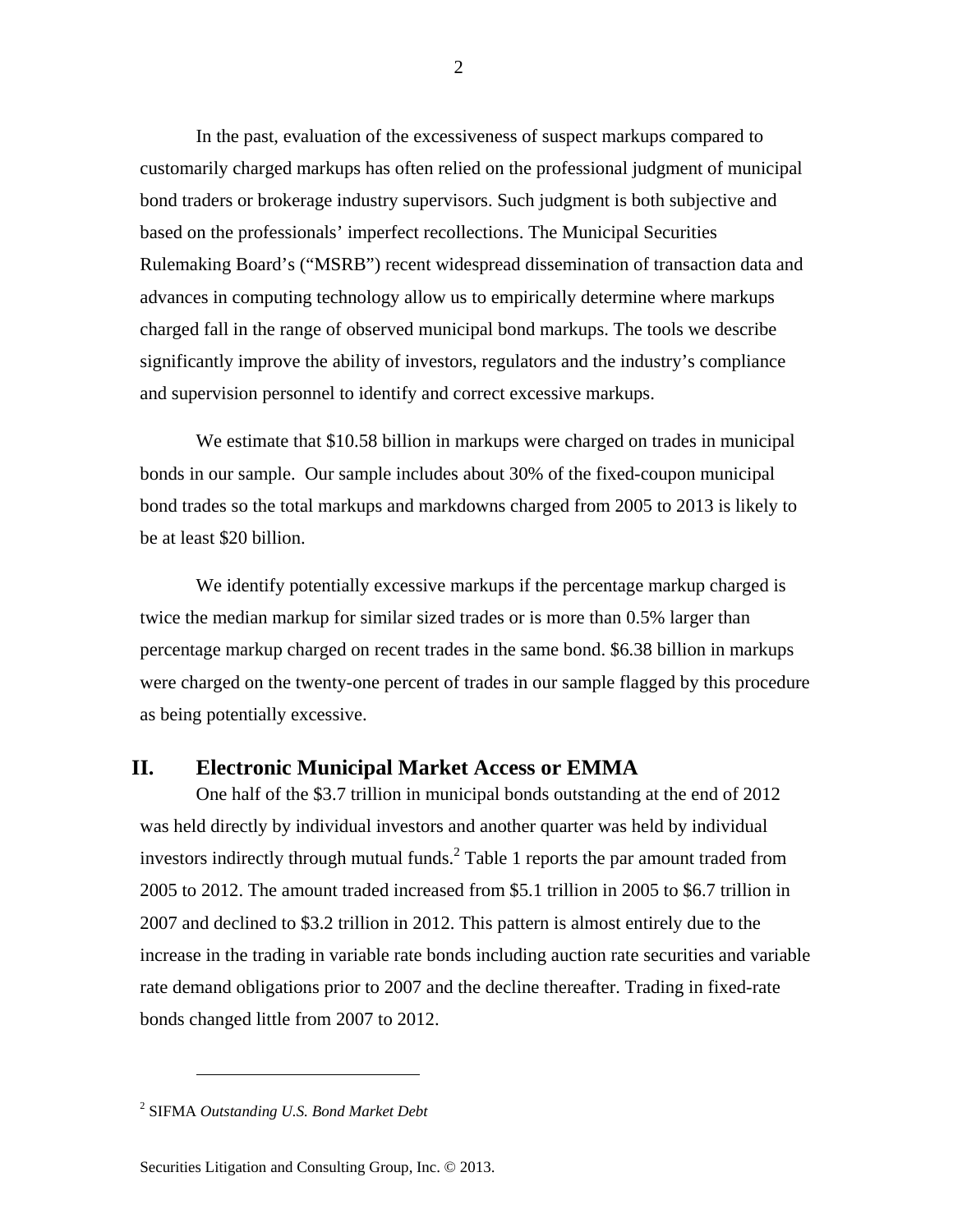**Table 1:** Par Amount Traded in \$ Million, *MSRB 2008, 2010, 2012 Fact Books*.

|                            | 2005      | 2006    | 2007              | 2008                                                                  | 2009    | 2010      | 2011                                                                            | 2012    |
|----------------------------|-----------|---------|-------------------|-----------------------------------------------------------------------|---------|-----------|---------------------------------------------------------------------------------|---------|
| Total                      |           |         |                   | 5,113,146 6,081,093 6,685,128 5,514,420 3,791,271                     |         | 3.749.730 | 3.285.766 3.225.803                                                             |         |
| <b>Trade Type</b>          |           |         |                   |                                                                       |         |           |                                                                                 |         |
| <b>Customer Bought</b>     |           |         |                   |                                                                       |         |           | 2,526,943 2,841,565 3,156,765 2,722,682 2,029,305 1,956,906 1,670,951 1,619,769 |         |
| Customer Sold              |           |         |                   | 1,976,700 2,294,673 2,519,994 1,970,188 1,186,992 1,220,495 1,088,513 |         |           |                                                                                 | 975,487 |
| Inter-Dealer               | 609.503   |         | 944,854 1,008,370 | 821,550                                                               | 574,974 | 572.330   | 526,302                                                                         | 630,547 |
| Coupon Type                |           |         |                   |                                                                       |         |           |                                                                                 |         |
| Variable                   |           |         |                   |                                                                       |         |           | 3,394,072 4,222,021 4,612,810 3,072,472 1,485,005 1,584,165 1,271,220 1,195,640 |         |
| <b>Fixed Rate</b>          |           |         |                   |                                                                       |         |           | 1,345,385 1,485,042 1,646,518 1,970,885 1,756,439 1,734,705 1,614,755 1,677,625 |         |
| <b>Source of Repayment</b> |           |         |                   |                                                                       |         |           |                                                                                 |         |
| General Obligation         | 790,675   | 894.899 | 993.515           | 950.757                                                               | 756,960 | 748.160   | 704.025                                                                         | 731.491 |
| Revenue                    | 3.730.663 |         |                   | 4,548,557 5,082,029 3,875,546 2,392,348 2,496,929                     |         |           | 2.132.012 2.112.740                                                             |         |
| <b>Tax Status</b>          |           |         |                   |                                                                       |         |           |                                                                                 |         |
| Tax Exempt                 | 3.810.983 |         |                   |                                                                       |         |           | 4,399,138 4,824,632 4,131,213 2,848,863 2,921,186 2,656,646 2,736,514           |         |
| Taxable                    | 280,718   | 402.839 | 438.619           | 315,193                                                               | 327,701 | 503,719   | 294.909                                                                         | 272,799 |

The MSRB distributes market statistics, disclosure documents, issuer and investor education material, and trade data through its Electronic Municipal Market Access  $(EMMA)$  system.<sup>3</sup> It has webpages, presentation slides and online videos to help users search for and interpret trades in specific bonds. Users access documents and trade data by entering a CUSIP or security name into a "Quick Search" dialog box in the navigation bar across the top of most of the EMMA webpages. There is also a search page which allows users to narrow the list of bonds by specifying the state of issuance, first 6 digits of a CUSIP, coupon rate or range of coupon rates, issuer name, dated dates (the date from which interest due starts to accrue) and maturity dates. With a subset of this identifying information and a little bit of practice users can easily locate specific municipal bonds and review offering documents, continuing disclosures and trade history.

Our research relies on the EMMA trade data covering 73,750 municipal securities made available since January 2005. To be included in our sample, bonds have to have been issued after January 1, 1995 with a maturity of greater than 19.5 years when issued and must pay a fixed coupon rate. Our sample includes 20.8 million transactions totaling \$3.9 trillion from January 1, 2005 to April 15, 2013 in bonds from all 50 states plus the District of Columbia, Guam, Puerto Rico and the Virgin Islands. See Table 2.

<sup>3</sup> emma.msrb.org

 $\overline{a}$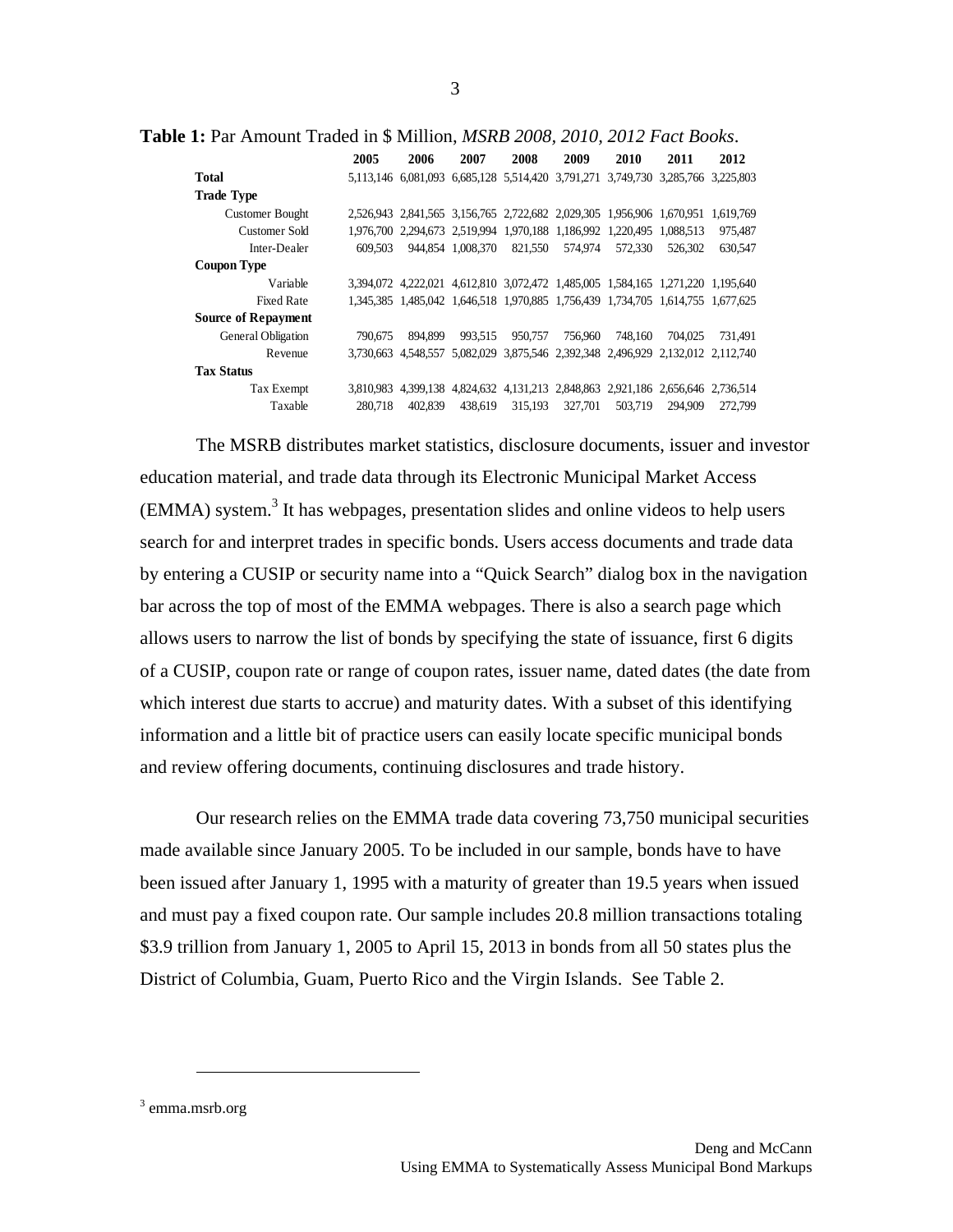|                                 | <b>All States</b> | California | <b>New York</b> | <b>Texas</b> | Florida   |
|---------------------------------|-------------------|------------|-----------------|--------------|-----------|
| <b>Number of Issues</b>         | 73,750            | 10.919     | 7.677           | 7.435        | 4.433     |
| <b>Number of Trades</b>         | 20,824,108        | 3,454,422  | 2,416,282       | 1,345,041    | 1,595,498 |
| <b>Customer Bought</b>          | 10,674,659        | 1,690,126  | 1.210.199       | 697.973      | 771,680   |
| Customer Sold                   | 4,026,028         | 700.681    | 453.326         | 234,798      | 335,562   |
| Interdealer Trades              | 6,123,421         | 1,063,615  | 752,757         | 412.270      | 488,256   |
| Par Amount Traded (\$ billions) | 3,944             | 839        | 564             | 311          | 213       |
| <b>Customer Bought</b>          | 1.696             | 359        | 236             | 128          | 87        |
| Customer Sold                   | 1.040             | 227        | 150             | 78           | 57        |
| Interdealer Trades              | 1,208             | 252        | 178             | 105          | 68        |
| <b>Average Trade Size</b>       | 189.386           | 242,761    | 233.383         | 231.129      | 133.292   |

**Table 2:** Sample Statistics, January 1, 2005 to April 15, 2013.

# **III. Markups**

 $\overline{a}$ 

The MSRB instructs members to calculate markups on municipal bond trades as the difference between the prices charged to the customer and the prevailing market price and to calculate markdowns as the difference between the prices paid to investors and the prevailing market price. The broker-dealers' contemporaneous cost of acquiring - or proceeds from disposing of - the bonds through inter-dealer trades or offsetting trades with investors establishes a presumption of the prevailing market price.<sup>4</sup>

Two of the MSRB's rules place limits on the prices broker-dealers can charge investors. Rule G-17 admonishes broker-dealers to deal fairly and refrain from deceptive practices. Rule G-30 requires that broker-dealers only charge prices including markups which are fair and reasonable given the facts and circumstances surrounding the trade.

**Rule G-17** Conduct of Municipal Securities and Municipal Advisory Activities

In the conduct of its municipal securities or municipal advisory activities, each broker, dealer, municipal securities dealer, and municipal advisor shall deal fairly with all persons and shall not engage in any deceptive, dishonest, or unfair practice.<sup>5</sup>

#### **Rule G-30** Prices and Commissions (in part)

(a) *Principal Transactions.* No broker, dealer or municipal securities dealer shall purchase municipal securities for its own account from a customer or sell municipal securities for its own account to a customer except at an aggregate price (including any markdown or mark-up) that is fair and reasonable, taking into consideration all relevant factors, including the best judgment of the broker, dealer or municipal securities dealer

<sup>4</sup> www.msrb.org/Rules-and-Interpretations/Regulatory-Notices/2010/2010-10.aspx

<sup>5</sup> www.msrb.org/Rules-and-Interpretations/MSRB-Rules/General/Rule-G-17.aspx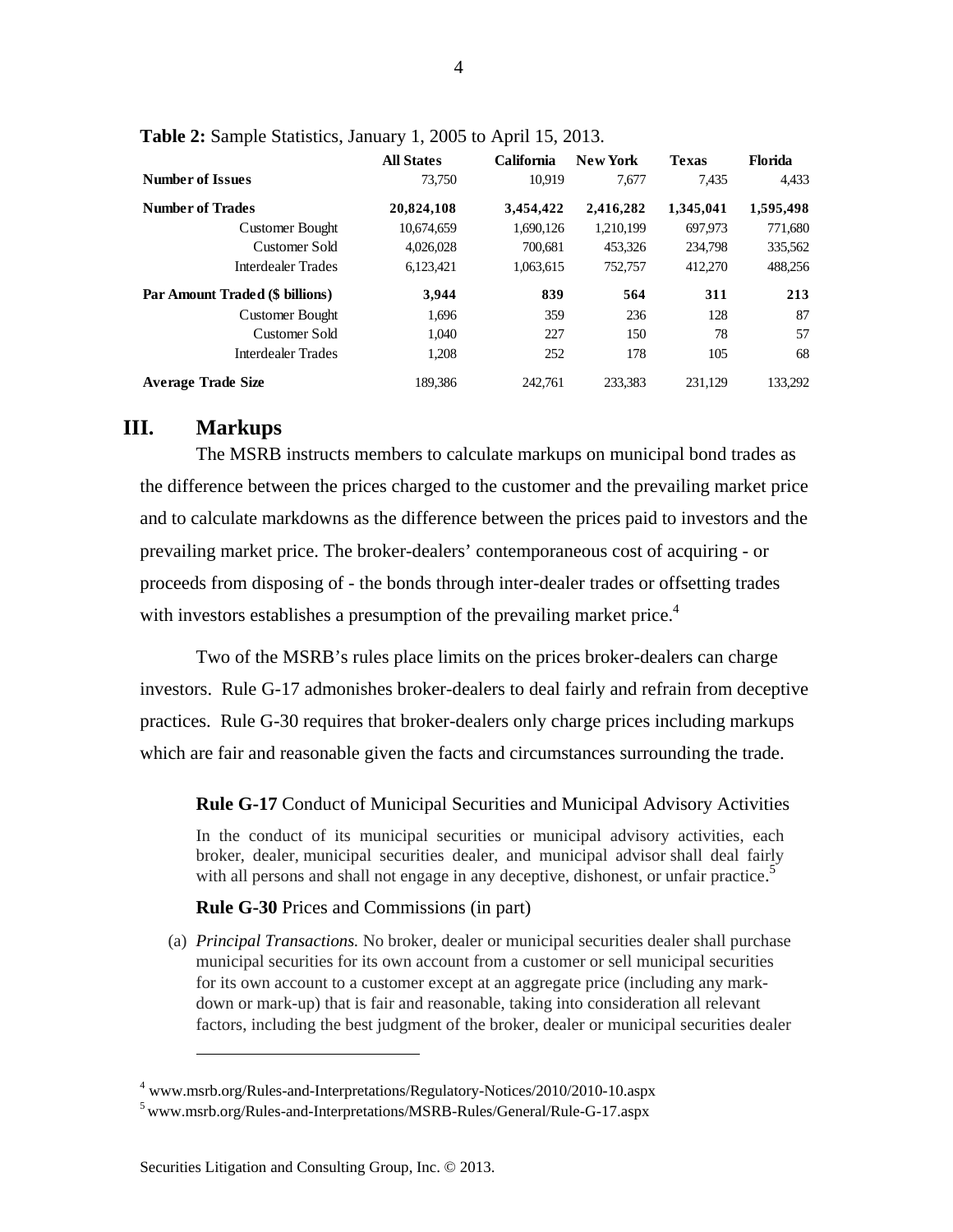as to the fair market value of the securities at the time of the transaction and of any securities exchanged or traded in connection with the transaction, the expense involved in effecting the transaction, the fact that the broker, dealer, or municipal securities dealer is entitled to a profit, and the total dollar amount of the transaction.<sup>6</sup>

Financial Industry Regulatory Authority (FINRA) has disciplined member firms for violations of MSRB Rule G-17 and Rule G-30 which closely track FINRA Rule 2110 (fair dealing) and Rule 2440 (reasonable pricing). A FINRA Hearing Officer found that David Lerner Associates, Inc. charged excessive markups on municipal bond sales and collateralized mortgage obligations sales.<sup>7</sup> FINRA and Morgan Stanley entered into a settlement under which Morgan Stanley paid a \$1 million fine and \$371,000 in restitution for excessive markups and markdowns on corporate and municipal bonds in violation of Rule 2110, Rule 2440, G-17 and G-30.<sup>8</sup>

The recent widespread availability of municipal bond trade data has allowed researchers to more effectively study the range of markups charged. The published research on municipal bond trading costs includes Hong and Warga (2004), Harris and Piwowar (2006), Green, Hollifield and Schürhoff (2007a, b), Green, Li and Schürhoff (2009), Ciampi and Zitzewitz (2010), Li and Schürhoff (2012), Schultz (2012) and Cestau, Green, and Schürhoff (2013).

Hong and Warga (2004) found that retail investors are charged, on average, a premium of 2.5% of the market value of a bond compared to institutional investors. Harris and Piwowar (2006) found that markups charged on municipal bond trades decreased dramatically with trade size and attribute this phenomenon to a lack of transparency in the municipal bond market.<sup>9</sup>

Green, Hollifield and Schürhoff (2007a) found that in an opaque trading market, such as the municipal bond market, dealers could exercise significant bargaining power, which decreases with trade size and increases with complexity of the bond traded. Green,

 $\overline{a}$ 

5

<sup>6</sup> www.msrb.org/Rules-and-Interpretations/MSRB-Rules/General/Rule-G-30.aspx

<sup>7</sup> *Department of Enforcement v David Lerner Associates, Inc. and William Mason*, Disciplinary Proceeding No. 20050007427, April 4, 2012

<sup>&</sup>lt;sup>8</sup> http://www.finra.org/web/groups/industry/@ip/@enf/@ad/documents/industry/p125084.pdf<br><sup>9</sup> Educate Herric, and Divisions (2007) implements the same methodology and draws similar

<sup>&</sup>lt;sup>9</sup> Edwards, Harris, and Piwowar (2007) implements the same methodology and draws similar conclusions on corporate bond trades. The analysis of corporate bond trades is based on FINRA's Trade Reporting and Compliance Engine (TRACE) database.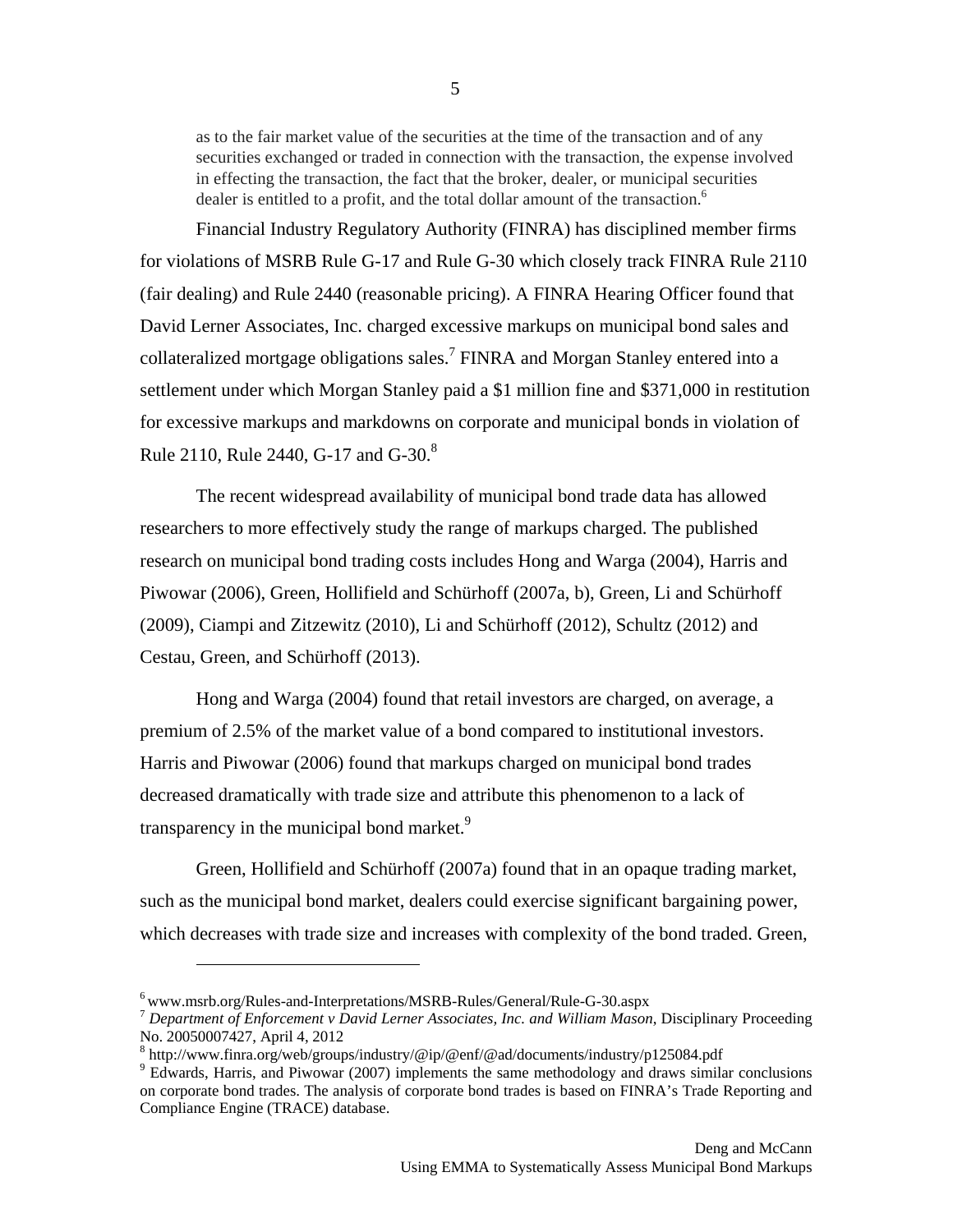Hollifield and Schürhoff (2007b) found that brokers' sales to customers of newly issued municipal bonds occurred at increasing and highly variable prices in the first weeks after a new issue but that broker's purchases from customers and inter-dealer trades occurred at prices close to the reoffering price.

Ciampi and Zitzewitz (2010) found that the spreads on corporate bonds and municipal bonds traded during times of economic crisis were much higher than the spreads reported in previous research, especially for small trades, low-credit quality bonds, and longer dated bonds. <sup>10</sup> Schultz (2012) found that the MSRB's dissemination of transaction data in 2005 reduced the dispersion in markups but not their overall level. Cestau, Green, and Schürhoff (2013) analyzed markups in the offerings of Build America Bonds and found them to be higher than in the offering of tax-exempt bonds.

The Government Accountability Office's *Municipal Securities: Overview of Market Structure, Pricing and Regulation*<sup>11</sup> found that percentage markups charged on large municipal bond trades are substantially smaller than markups charged on smaller trades. The GAO Report attributed the much higher trading costs incurred by investors on small trades to the information disadvantage smaller traders suffer compared to larger traders and dealers. The Securities and Exchange Commission issued the *Report on the Municipal Securities Market* on July 31, 2012 and found that markups in the municipal bond market are higher than in the corporate bond and equity markets and that they are much higher for small municipal bond trades than for large trades.<sup>12</sup> The SEC Report recommends new regulations to increase trade and quote transparency in the expectation that more information on available prices will lead to lower markups.

### *Methodology*

 $\overline{a}$ 

The MSRB transaction data allows for several alternative measures of markup. In the spirit of the MSRB guidance, if there are sufficient interdealer transactions in the same bond on the same date, we measure the percentage markup as the difference between the price at which the customer transacts and the volume weighted average price

6

 $10$  Marlowe (2013) provides a good discussion of liquidity of municipal bonds during the financial crisis.

<sup>&</sup>lt;sup>11</sup> Available at gao.gov/assets/590/587714.pdf.

<sup>&</sup>lt;sup>12</sup> Available at www.sec.gov/news/studies/2012/munireport073112.pdf. See pages 112-133.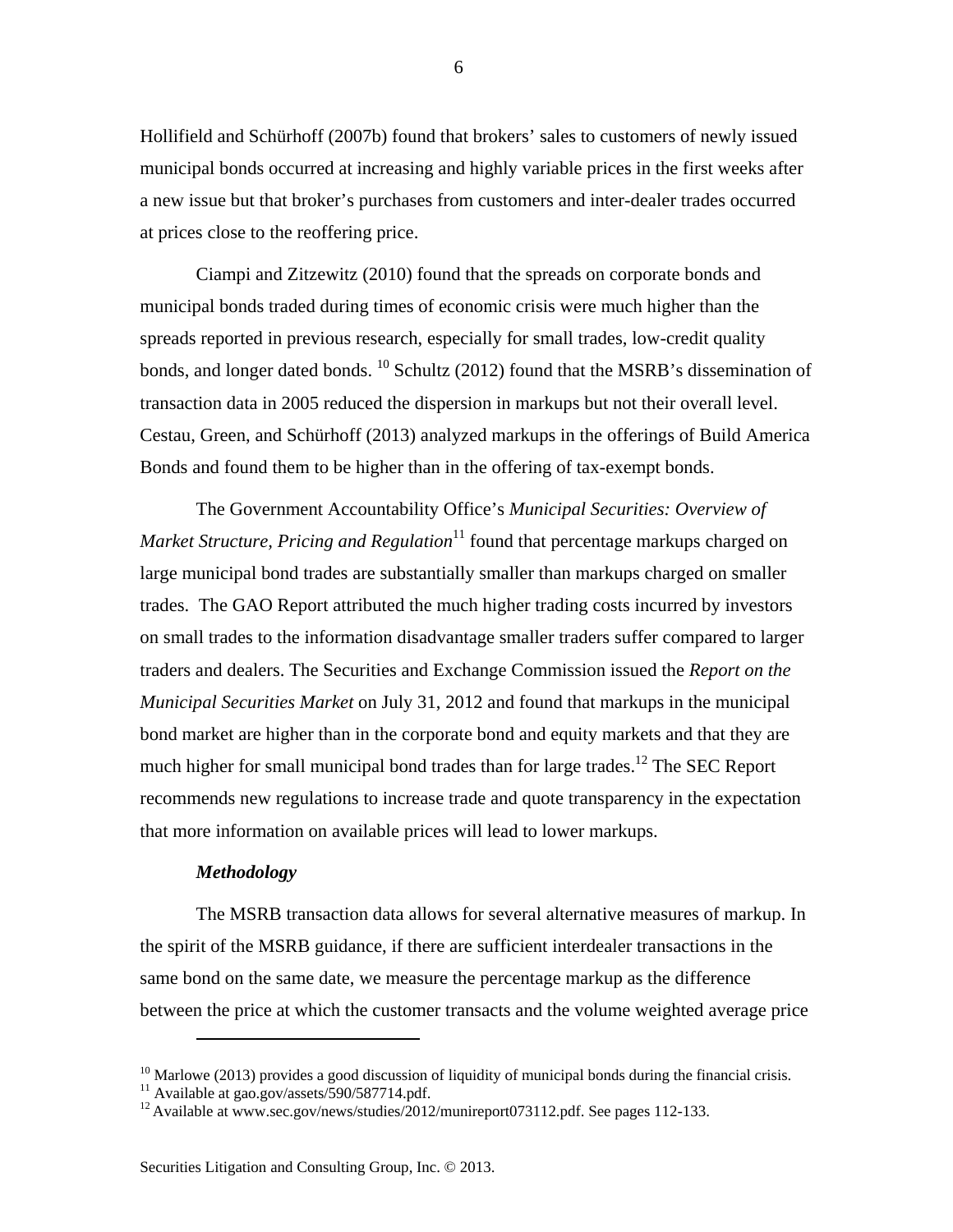on the interdealer transactions divided by the volume weighted average price on the interdealer transactions. If there are no inter-dealer prices to estimate the prevailing market price, we estimate the markup as the difference between customers' transaction prices and the volume weighted average of customer transaction prices occurring in the same bond on the same date. If there are neither interdealer trades nor other customer trades on the same date as the customer transaction, we expand the window to two business days before and two business days after the customer transaction and estimate the markup as the difference between the transaction price and the volume weighted average price of interdealer trades. If there are no interdealer trades in this expanded window we use the volume weighted average of customer trades in this expanded window to estimate the prevailing market price. The trade prices on different dates are adjusted according to a municipal bond index before calculating the volume weighted average price. This procedure allows us to estimate markups for over 93% of the 14.7 million customer transactions in our sample.<sup>13</sup>

Figure 1 plots the median,  $71<sup>st</sup>$  percentile, and  $95<sup>th</sup>$  percentile percentage markups at various trade sizes for all bonds in our related research.<sup>14</sup>



<sup>13</sup> Some researchers use yield benchmarks or regression analysis to estimate half-spreads for transactions. These more complicated approaches would allow us to capture the remaining transactions in our data but the published literature shows these more complicated alternative approaches yield quite similar results on the issues we are addressing. 6.1 million transactions of the 20.8 million trades in our dataset are interdealer trades.

<sup>14</sup> We report the 71<sup>st</sup> percentile markup percentage because of the NASD's prior use of that percentile for determining what markup percentage was presumptively excessive. See Ferrell (2008).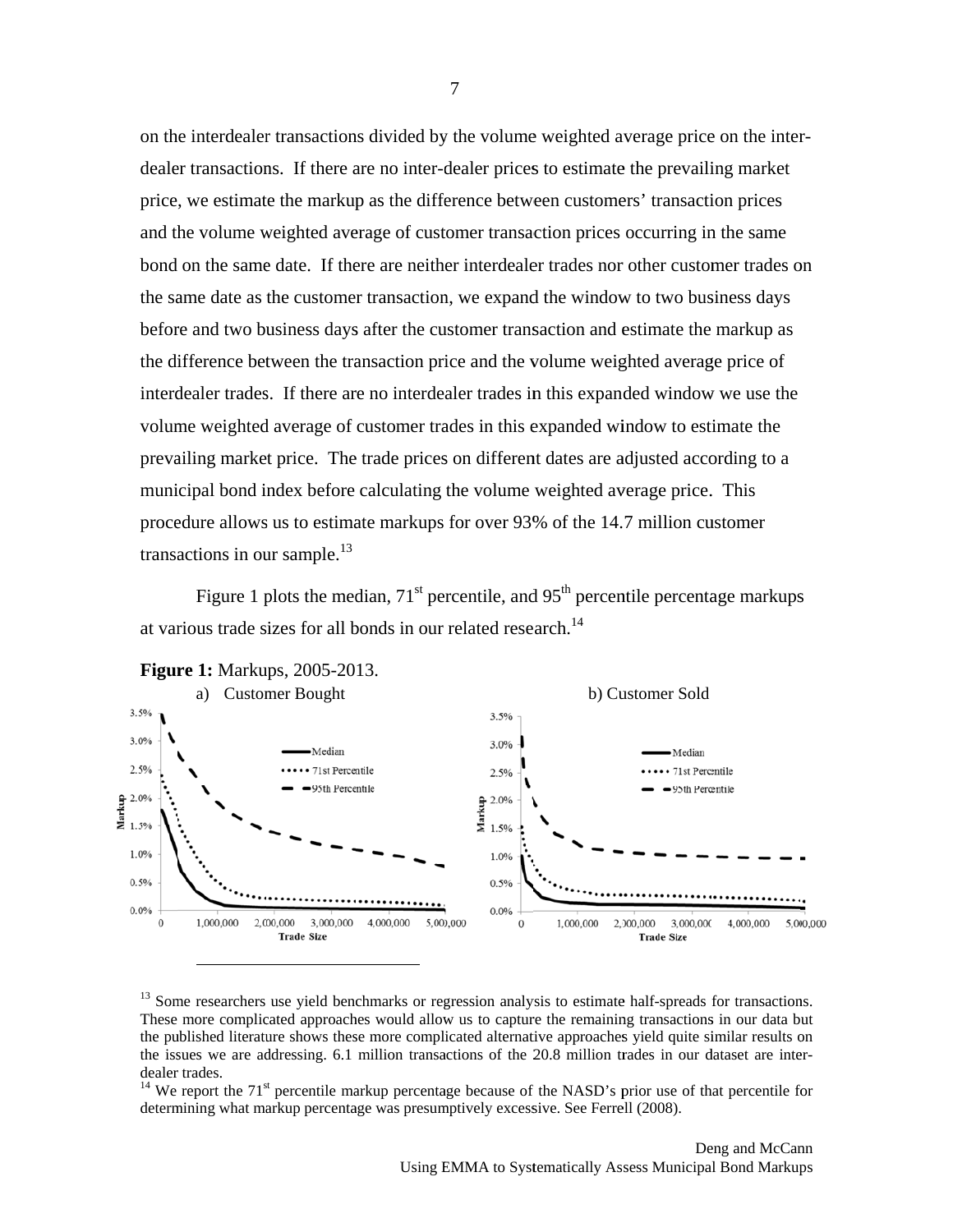Markups decline substantially with trade size so that percentage markups which are commonplace on \$25,000 trades are excessive when applied to \$1,000,000 trades. Median markups decline approximately 90% as trade sizes increase from \$25,000 to \$1,000,000 and another 80% as trade size increases from \$1,000,000 to \$5,000,000.

We list median, 71st percentile and 95th percentile markups by trade size separately for customer purchases and customer sales in Table 3. Median markups on customer purchases are greater than on customer sales for trades of less than \$1,000,000 but are the less for trades greater than \$1,000,000.

|                           |           | <b>Customer Bought</b> |            |            |           | Customer Sold |            |            |
|---------------------------|-----------|------------------------|------------|------------|-----------|---------------|------------|------------|
|                           |           |                        | 71st       | 95th       |           |               | 71st       | 95th       |
| Size                      | N         | Median                 | Percentile | Percentile | N         | Median        | Percentile | Percentile |
| 0-\$25,000                | 4,883,761 | 1.79%                  | 2.40%      | 3.48%      | 1,597,557 | 1.02%         | 1.52%      | 3.14%      |
| $$25,000 - $50,000$       | 2,387,964 | 1.73%                  | 2.27%      | 3.37%      | 851,935   | 0.78%         | 1.31%      | 2.66%      |
| $$50,000 - $75,000$       | 1,127,125 | 1.66%                  | 2.21%      | 3.27%      | 427,566   | 0.67%         | 1.20%      | 2.48%      |
| $$75,000 - $100,000$      | 206,267   | 1.55%                  | 2.14%      | 3.24%      | 106.189   | 0.55%         | 1.10%      | 2.38%      |
| $$100,000 - $250,000$     | 839,305   | 1.31%                  | 1.97%      | 3.05%      | 396,189   | 0.47%         | 0.96%      | 2.12%      |
| $$250,000 - $500,000$     | 165,009   | 0.69%                  | 1.44%      | 2.70%      | 105,689   | 0.25%         | 0.61%      | 1.71%      |
| \$500,000 - \$750,000     | 75.498    | 0.36%                  | 0.99%      | 2.40%      | 57.557    | 0.19%         | 0.46%      | 1.39%      |
| $$750,000 - $1,000,000$   | 15,595    | 0.17%                  | 0.61%      | 2.03%      | 13,609    | 0.15%         | 0.39%      | 1.29%      |
| $$1,000,000 - $1,250,000$ | 52,423    | 0.10%                  | 0.41%      | 1.81%      | 47.084    | 0.14%         | 0.34%      | 1.14%      |
| $$1,250,000 - $1,500,000$ | 8.436     | 0.08%                  | 0.29%      | 1.64%      | 7.382     | 0.12%         | 0.29%      | 1.11%      |
| $$1,500,000 - $2,000,000$ | 17.314    | 0.06%                  | 0.23%      | 1.46%      | 15.325    | 0.12%         | 0.29%      | 1.07%      |
| $$2,000,000 - $3,500,000$ | 48,239    | 0.04%                  | 0.18%      | 1.19%      | 40,682    | 0.11%         | 0.28%      | 1.00%      |
| $$3,500,000 - $5,000,000$ | 14,658    | 0.03%                  | 0.14%      | 0.96%      | 11,237    | 0.08%         | 0.23%      | 0.96%      |
| $$5,000,000+$             | 69,707    | 0.02%                  | 0.10%      | 0.77%      | 50,273    | 0.06%         | 0.18%      | 0.95%      |
|                           | 9.911.301 |                        |            |            | 3.728.274 |               |            |            |

**Table 3:** Markups by Trade Type and Size.

The 95<sup>th</sup> percentile markups remain quite high on large trades compared to the median markups. The  $95<sup>th</sup>$  percentile markup exceeds the median by three times the amount the  $71<sup>st</sup>$  percentile markup exceeds the median markup for trades less than \$500,000. Beyond the \$500,000 trade size, the  $95<sup>th</sup>$  percentile markup exceeds the median markup by six times the amount the  $71<sup>st</sup>$  percentile exceeds the median markup. That is, while the median and the  $71<sup>st</sup>$  percentile markups decline significantly with trade size the highest 5% of markups remain quite high in percentage terms, yielding extraordinarily high dollar markups.

Median percentage markups illustrated in Figure 1 and listed in Table 3 generate a hump shaped pattern of median dollars markups by trade size. The 1.7% median markup generates an \$850 markup on a \$50,000 purchase and the 0.7% median markup generates a \$3,500 markup on a \$500,000 trade. The median dollar markup declines as the size of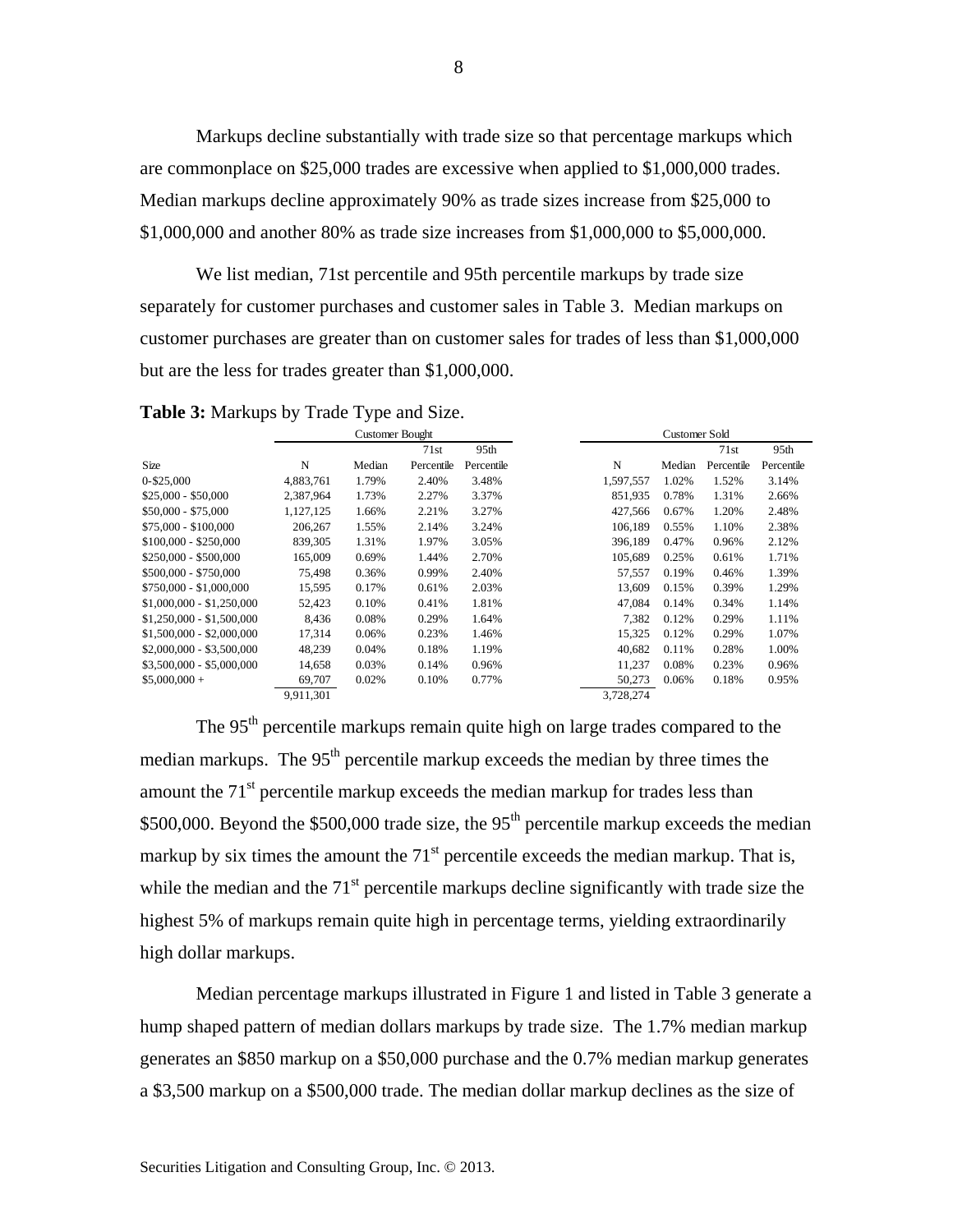the trade increases beyond \$500,000 though, remaining consistently between \$1,200 and \$1,500 for trade sizes between \$1,000,000 and \$5,000,000.

Figure 2 plots the distribution of markups for a range of trade sizes from the 21 million bond trades we analyzed. Reflecting the same phenomena as Figure 1, markups are lower on average and more tightly bunched on larger trades than on smaller trades but there remain many large markups on large trades.





The large percentage markups on large dollar trades in Figure 3 generate even more dramatic markups in terms of dollars. Figure 4 plots the distribution of markups on trades of greater than \$1,000,000. While the median markup on trades of greater than \$1,000,000 is only \$1,752, markups of greater than \$10,000 were charged on 24.5% of the trades of greater than or equal to  $$1,000,000$ .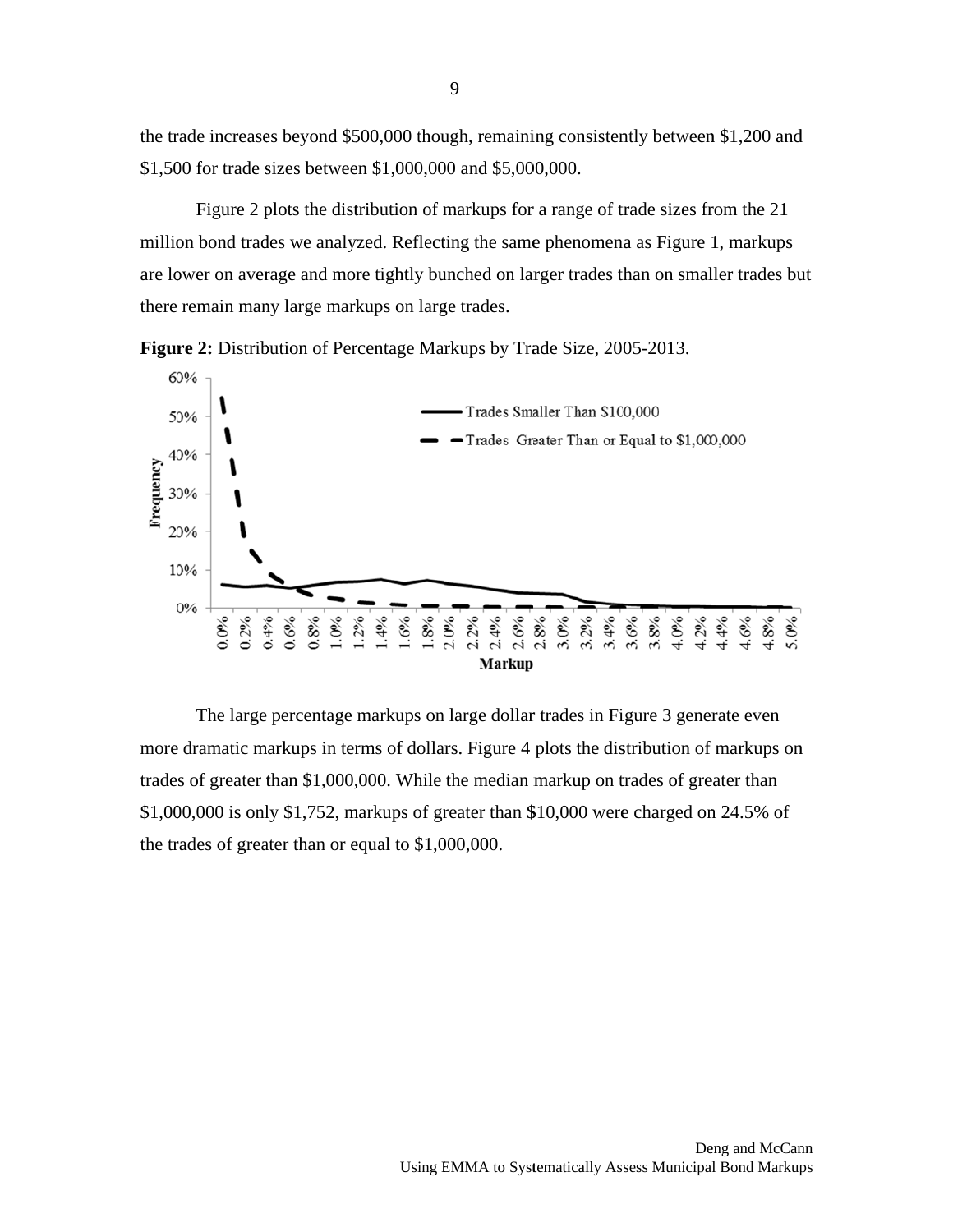

Figure 3: Distribution of Dollar-Markups for trades greater than \$1,000,000, 2005-2013.

Median markups have declined over time since the MRSB started reporting trades in January 2005. The markups declined from 2005 to 2007, increased slightly in 2008 and then declined through the end of our data period. See Figure 4.



Figure 4: Markups by Year, 2005-2013.

Municipal yields were about the same on average in 2011 as they were in 2005 and 2006 and so the decline in median markups from 1.87% in 2005 to 1.56% in 2011 in bonds issued after January 1, 2005 and from 1.59% to 1.48% in our entire sample is not related to a decline in municipal yields and maybe the result of improved transparency due to EMMA. However, municipal yields did decline substantially from 2011 to 2013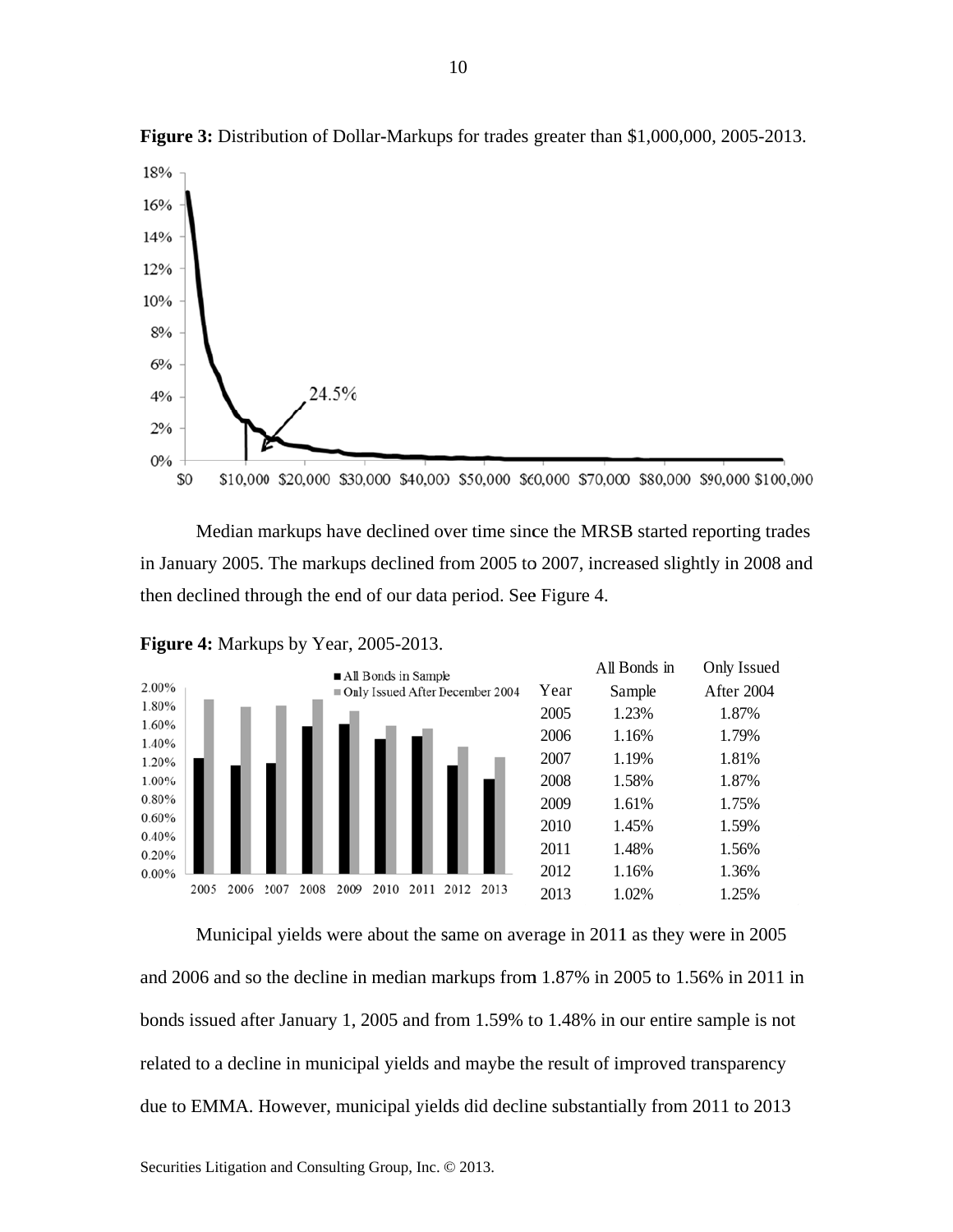and so the further decline in median markups from to 1.25% in bonds issued after January 1, 2005 and to 1.02% in our entire sample may be the result of declining yields and not a continuing benefit of improved transparency.

#### IV. **Excessive Markups in Individual Portfolios**

The distributions of weighted average percentage markups and dollar markups in Figure 2 and Figure 3 can be drawn for subsets of the EMMA trade data and used to assess the unusualness of observed markups in an investor's accounts or in groups of accounts serviced by the same brokerage firm or advisor. To illustrate, we select 10,000 random samples of 50 trades each which have similar characteristics to a set of 50 trades selected from the trades reported in the FINRA v David Lerner Associates case. We filtered the trades by time period, size and remaining maturity to match the characteristics of the trades in the DLA case.

Figure 5 plots the distribution of weighted average percentage markups and \$markups from the 10,000 samples of 50 bonds each. The 4.0% weighted average markup charged on DLA trades we analyze is at the 99.99<sup>th</sup> percentile in the distribution of percentage markups on similar bond trades. The \$78,000 in markups charged in the subset of DLA trades we analyze is more than three times the \$23,900 median markup and is at the 98.2<sup>nd</sup> percentile in the distribution of dollar markups on similar bond trades.



Figure 5: Assessment of FINRA v DLA Markups in Weighted Average Percentage and Aggregate Dollar Markups.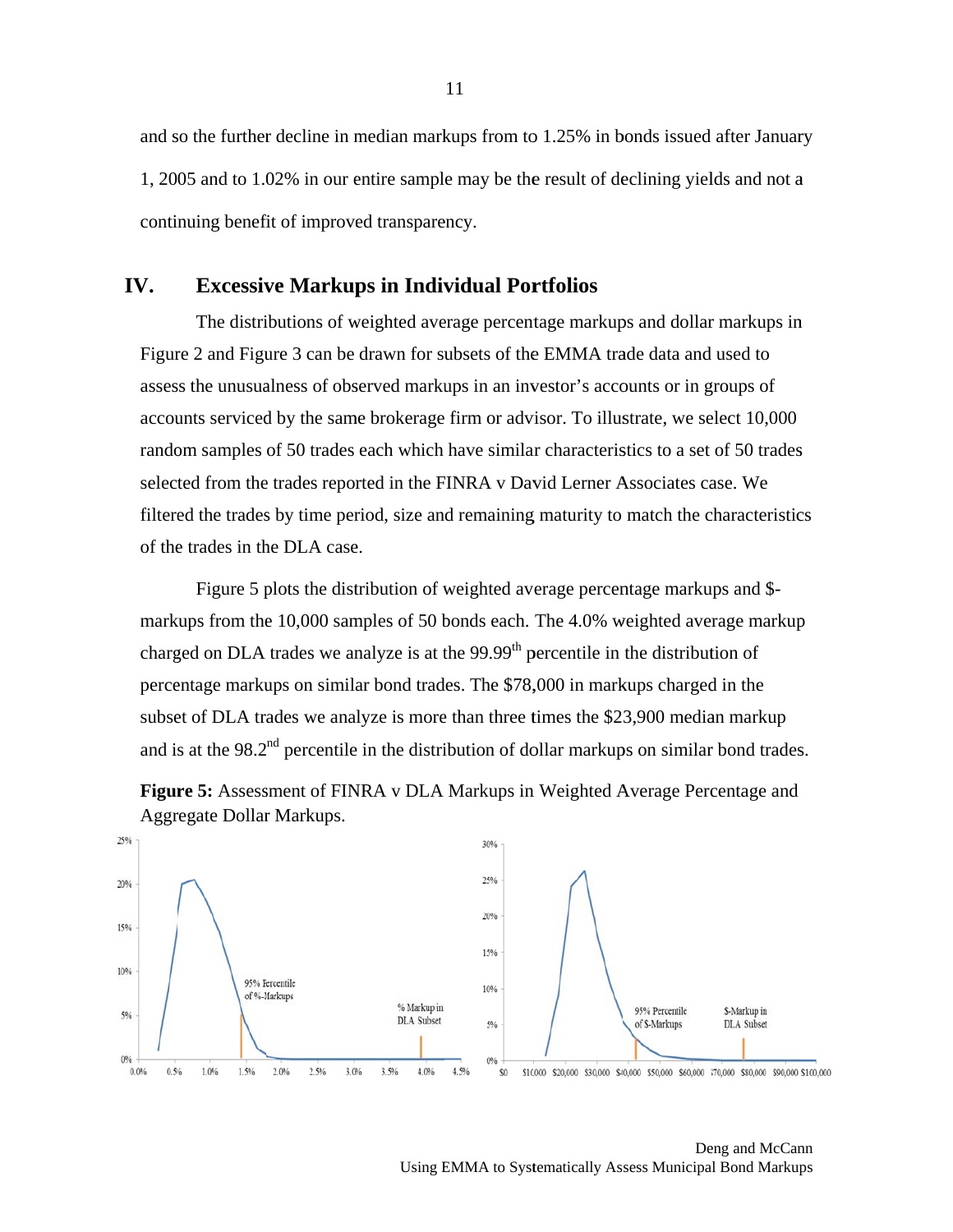# **V. Examples of Excessive Markups Identifiable by Inspection**

We review four examples of excessive markups before we report our systematic assessment of markups.

### *City of Commerce, California* Infrastructure Bond, CUSIP 20058RBA

Our first example is from trading in a City of Commerce, California infrastructure bond listed in Table 4.<sup>15</sup> On January 17, 2013 a customer bought \$1,450,000 for \$101.36 that had just been sold 4 minutes earlier for \$99.00. Compared to the average inter-dealer trade price that day of \$99.22, the investor paid a \$30,909 markup. The median markup on a purchase of this size of 0.075% would have generated \$1,077. This investor was charged nearly 30 times the median markup.

### **Table 4** City of Commerce, California

| Trade Date/Time               | Settlement Date | Price    |       |             | Yield (%) Trade Amt (\$) Trade Submission Type |                 |
|-------------------------------|-----------------|----------|-------|-------------|------------------------------------------------|-----------------|
| 01/17/2013:09:24 AM           | 2/1/2013        | \$100.88 | 3.493 | \$50,000    | Customer bought                                |                 |
| 01/17/2013:10:12 AM           | 2/1/2013        | \$100.48 | 3.541 | \$50,000    | Customer bought                                |                 |
| $01/17/2013:12:51 \text{ PM}$ | 2/1/2013        | \$99.19  | 3.652 | \$1,450,000 | Inter-dealer Trade                             |                 |
| $01/17/2013:12:52 \text{ PM}$ | 2/1/2013        | \$99.88  | 3.607 | \$20,000    | Customer bought                                |                 |
| $01/17/2013:12:57 \text{ PM}$ | 2/1/2013        | \$99.25  | 3.648 | \$1,450,000 | Inter-dealer Trade                             |                 |
| $01/17/2013:01:39 \text{ PM}$ | 2/1/2013        | \$101.37 | 3.435 | \$50,000    | Customer bought                                |                 |
| $01/17/2013:01:39 \text{ PM}$ | 2/1/2013        | \$99.38  | 3.639 | \$50,000    | Inter-dealer Trade                             |                 |
| $01/17/2013:01:39 \text{ PM}$ | 2/1/2013        | \$99.38  | 3.639 | \$50,000    | Inter-dealer Trade                             |                 |
| $01/17/2013:02:39 \text{ PM}$ | 2/1/2013        | \$99.00  | 3.665 | \$1,450,000 | Customer sold                                  |                 |
| 01/17/2013 : 02:43 PM         | 2/1/2013        | \$101.36 | 3.436 | \$1,450,000 | <b>Customer bought</b>                         | \$30,909 Markup |
|                               |                 |          |       |             |                                                |                 |

#### *City of Moberly, Missouri IDA* CUSIP 607010AE5

Our second example comes from trading in a City of Moberly Missouri industrial development bond listed in Table 5.<sup>16</sup>

After the \$3,025,000 par amount in this series was sold to investors in the offering, there was no further trading until October 21, 2010 when two positions totaling \$1,110,000 face value were sold to a dealer (or less likely to two different dealers). This

 $\overline{a}$ 

<sup>&</sup>lt;sup>15</sup> Trading in this bond can be found at

emma.msrb.org/SecurityView/SecurityDetailsTrades.aspx?cusip=AA26831D723177D0DF520958201EDF2D9. <sup>16</sup> Trading in this bond can be found at

emma.msrb.org/SecurityView/SecurityDetailsTrades.aspx?cusip=AF4F36FB38E73DB8C2962F0CA104AFD6E. On April 3, 2013 Missouri's Secretary of State submitted a Petition for an Order to Cease and Desist and to Show Cause against Morgan Keegan over taxable municipal bonds Morgan underwrote for the City of Moberly in July 2010.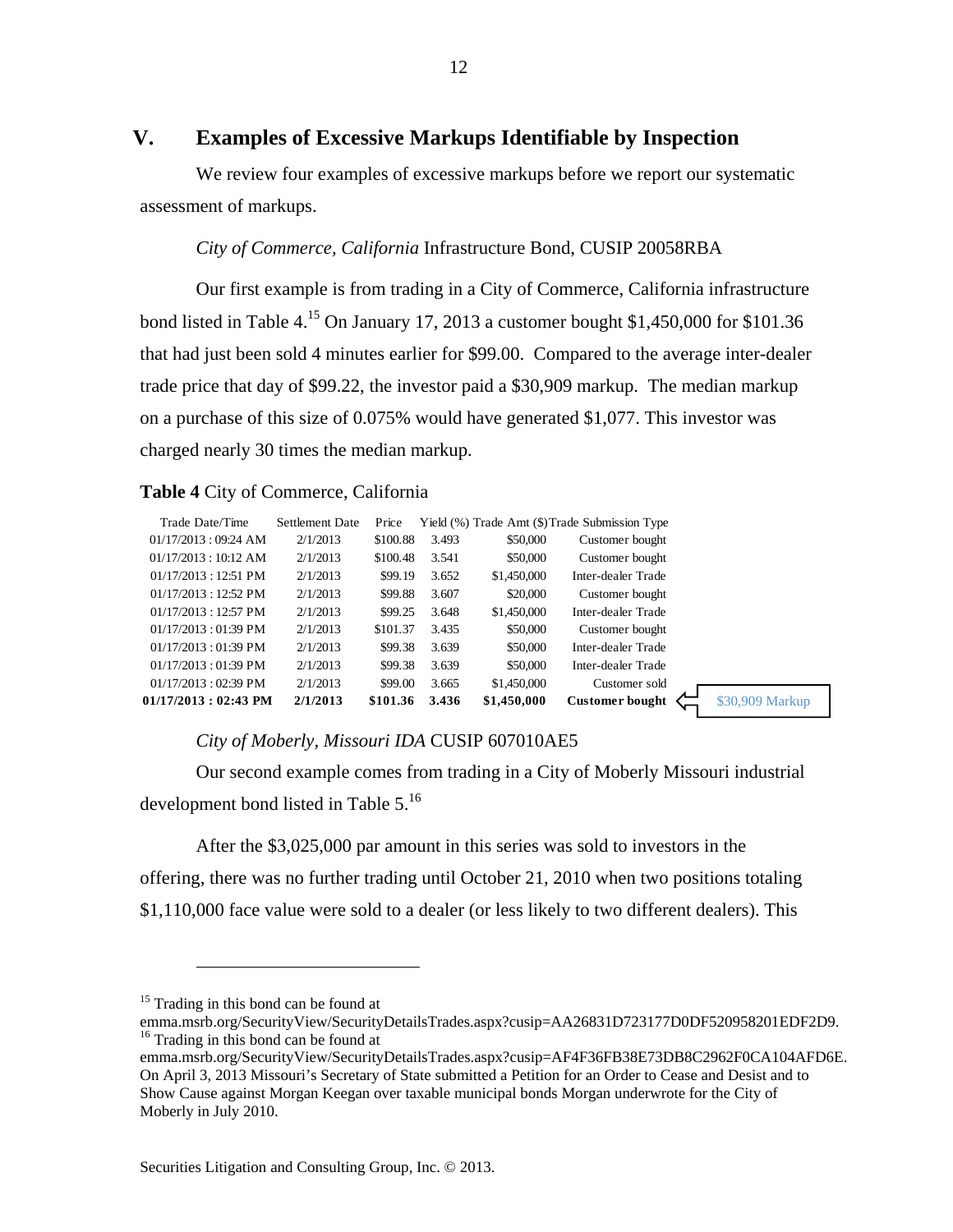13

dealer then sold the bonds to investors over the next four weeks for \$1,143,090 – a \$33,090 or \$2.48 average markup over the \$100.50 paid to the selling customers.

On October 22, 2010 a dealer charged a customer \$105.419 for a \$25,000 trade despite three other customer trades for \$25,000 the same day at \$102.669 and two trades for \$20,000 the day before at \$102.671. The \$105.41 price was clearly unfair and the markup charged excessive. It appears the same dealer a few days later made sales of \$20,000 and \$10,000 at \$105.414 despite a sale of \$10,000 at \$102.664 the same day. The \$105.414 charged twice on October 27, 2010 was unfair and the markup excessive.

| Table 5: City of Moberly, Missouri |  |  |  |  |
|------------------------------------|--|--|--|--|
|------------------------------------|--|--|--|--|

|                               | $-1, 7$         |         |           |           |                                      |              |
|-------------------------------|-----------------|---------|-----------|-----------|--------------------------------------|--------------|
| Trade Date/Time               | Settlement Date | Price   | Yield (%) |           | Trade Amt (\$) Trade Submission Type |              |
| 10/21/2010:02:16 PM           | 10/26/2010      | 100.5   | 5.255     | \$610,000 | Customer sold                        |              |
| $10/21/2010:02:16 \text{ PM}$ | 10/26/2010      | 100.5   | 5.255     | \$500,000 | Customer sold                        |              |
| $10/21/2010:02:51 \text{ PM}$ | 10/26/2010      | 102.671 | 4.75      | \$20,000  | Customer bought                      |              |
| 10/21/2010:03:49 PM           | 10/26/2010      | 102.671 | 4.75      | \$20,000  | Customer bought                      |              |
| 10/22/2010:10:50 AM           | 10/27/2010      | 102.669 | 4.75      | \$25,000  | Customer bought                      |              |
| 10/22/2010:01:40 PM           | 10/27/2010      | 102.669 | 4.75      | \$25,000  | Customer bought                      |              |
| 10/22/2010 : 01:43 PM         | 10/27/2010      | 102.669 | 4.75      | \$25,000  | Customer bought                      |              |
| 10/22/2010:03:19 PM           | 10/27/2010      | 102.669 |           | \$25,000  | Inter-dealer Trade                   |              |
| 10/22/2010:03:19 PM           | 10/27/2010      | 102.419 |           | \$25,000  | Inter-dealer Trade                   |              |
| 10/22/2010:04:37 PM           | 10/27/2010      | 105.419 | 4.128     | \$25,000  | <b>Customer bought</b>               | \$719 Markup |
| 10/22/2010:04:37 PM           | 10/27/2010      | 103.669 |           | \$25,000  | Inter-dealer Trade                   |              |
| 10/25/2010:08:19 AM           | 10/28/2010      | 102.668 | 4.75      | \$10,000  | Customer bought                      |              |
| 10/26/2010:09:38 AM           | 10/29/2010      | 102.666 | 4.75      | \$10,000  | Customer bought                      |              |
| 10/26/2010:02:35 PM           | 10/29/2010      | 102.535 |           | \$180,000 | Inter-dealer Trade                   |              |
| 10/26/2010 : 02:35 PM         | 10/29/2010      | 102.476 |           | \$180,000 | Inter-dealer Trade                   |              |
| 10/26/2010:02:55 PM           | 10/29/2010      | 102.666 | 4.75      | \$10,000  | Customer bought                      |              |
| 10/26/2010:02:56 PM           | 10/29/2010      | 103.536 | 4.551     | \$180,000 | Customer bought                      |              |
| 10/27/2010:10:14 AM           | 11/1/2010       | 102.664 | 4.75      | \$5,000   | Customer bought                      |              |
| 10/27/2010:01:24 PM           | 11/1/2010       | 102.414 |           | \$30,000  | Inter-dealer Trade                   |              |
| 10/27/2010:01:24 PM           | 11/1/2010       | 102.664 |           | \$30,000  | Inter-dealer Trade                   |              |
| 10/27/2010 : 01:33 PM         | 11/1/2010       | 105.414 | 4.127     | \$20,000  | Customer bought                      |              |
| 10/27/2010 : 01:33 PM         | 11/1/2010       | 103.664 |           | \$30,000  | Inter-dealer Trade                   |              |
| 10/27/2010:01:33 PM           | 11/1/2010       | 105.414 | 4.127     | \$10,000  | <b>Customer</b> bought               |              |
| 10/27/2010:03:51 PM           | 11/1/2010       | 102.664 | 4.75      | \$10,000  | Customer bought                      |              |
| 10/28/2010 : 01:37 PM         | 11/2/2010       | 102.412 | 4.808     | \$100,000 | Customer bought                      |              |
| 11/01/2010:12:26 PM           | 11/4/2010       | 102.658 | 4.75      | \$25,000  | Customer bought                      |              |
| 11/01/2010:04:36 PM           | 11/4/2010       | 104.199 | 4.398     | \$5,000   | Customer bought                      |              |
| 11/01/2010:04:36 PM           | 11/4/2010       | 102.658 |           | \$5,000   | Inter-dealer Trade                   |              |
| 11/02/2010:09:15 AM           | 11/5/2010       | 102.658 |           | \$5,000   | Inter-dealer Trade                   |              |
| 11/02/2010:09:15 AM           | 11/5/2010       | 102.858 | 4.704     | \$5,000   | Customer bought                      |              |
| 11/04/2010:11:49 AM           | 11/9/2010       | 102.651 | 4.75      | \$5,000   | Customer bought                      |              |
| 11/04/2010:01:52 PM           | 11/9/2010       | 102.651 | 4.75      | \$15,000  | Customer bought                      |              |
| 11/05/2010:11:59 AM           | 11/10/2010      | 103.302 | 4.6       | \$260,000 | Customer bought                      |              |
| 11/05/2010:12:02 PM           | 11/10/2010      | 102.401 |           | \$260,000 | Inter-dealer Trade                   |              |
| 11/19/2010:11:47 AM           | 11/24/2010      | 102.631 | 4.75      | \$25,000  | Customer bought                      |              |
| 11/19/2010:03:36 PM           | 11/24/2010      | 100.472 |           | \$150,000 | Inter-dealer Trade                   |              |
| 11/19/2010 : 03:37 PM         | 11/24/2010      | 101.99  | 4.9       | \$150,000 | Customer bought                      |              |
| 11/19/2010 : 04:44 PM         | 11/24/2010      | 102.631 | 4.75      | \$125,000 | Customer bought                      |              |

#### *Bexar County, Texas* Revenue Bond, CUSIP 088518JF3

Our third example comes from trading in a Bexar County, Texas revenue bond listed in Table 6.17 On January 8, 2013 a customer bought \$950,000 face value for

 $\overline{a}$ 

emma.msrb.org/SecurityView/SecurityDetailsTrades.aspx?cusip=A4F707A59EFF635A0E825F2AFADFB28E1.

 $17$  Trading in this bond can be found at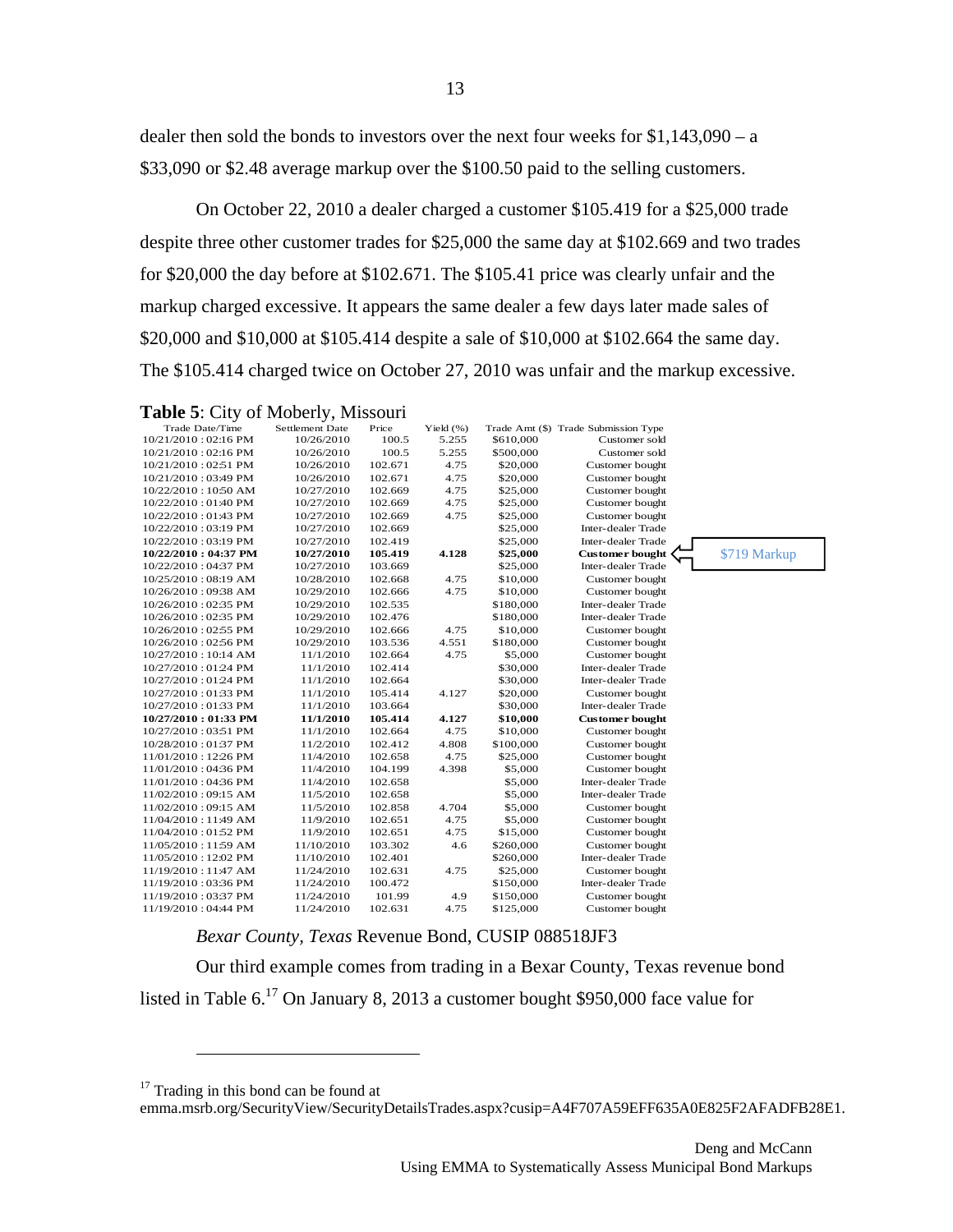\$104.86. The average interdealer trade price that day was \$102.41 so this investor paid a \$2.45 markup. The average interdealer trade price over the prior five days was \$101.15 and so against this benchmark, the customer paid a \$3.71 markup. The median markup on trades this large is only 0.17%. The average price charged on ten much smaller customer purchases over the prior five days was \$103.28. The \$104.86 charged on the \$950,000 trade was clearly excessive.

#### **Table 6:** Bexar County, Texas

| Trade Date/Time               | <b>Settlement Date</b> | Price     |       |             | Yield (%) Trade Amt (\$) Trade Submission Type |                 |
|-------------------------------|------------------------|-----------|-------|-------------|------------------------------------------------|-----------------|
| $01/02/2013:11:51$ AM         | 1/23/2013              | \$104.208 | 3.479 | \$40,000    | Customer bought                                |                 |
| $01/02/2013:11:51$ AM         | 1/23/2013              | \$101.910 | 3.76  | \$40,000    | Inter-dealer Trade                             |                 |
| 01/02/2013:11:51 AM           | 1/23/2013              | \$104.208 | 3.479 | \$30,000    | Customer bought                                |                 |
| 01/02/2013:11:51 AM           | 1/23/2013              | \$101.910 | 3.76  | \$30,000    | Inter-dealer Trade                             |                 |
| 01/02/2013:12:48 PM           | 1/23/2013              | \$101.298 | 3.836 | \$2,000,000 | Inter-dealer Trade                             |                 |
| $01/02/2013:12:52 \text{ PM}$ | 1/23/2013              | \$101.358 | 3.828 | \$2,000,000 | Inter-dealer Trade                             |                 |
| 01/04/2013:11:53 AM           | 1/23/2013              | \$102.395 | 3.7   | \$100,000   | Inter-dealer Trade                             |                 |
| $01/04/2013:11:53$ AM         | 1/23/2013              | \$102.395 | 3.7   | \$100,000   | Customer bought                                |                 |
| 01/04/2013:04:12 PM           | 1/23/2013              | \$102.638 | 3.67  | \$150,000   | Inter-dealer Trade                             |                 |
| 01/04/2013:04:14 PM           | 1/23/2013              | \$102.638 | 3.67  | \$150,000   | Customer bought                                |                 |
| 01/07/2013:10:00 AM           | 1/23/2013              | \$102.270 | 3.715 | \$50,000    | Inter-dealer Trade                             |                 |
| 01/07/2013:10:00 AM           | 1/23/2013              | \$102.395 | 3.7   | \$50,000    | Inter-dealer Trade                             |                 |
| 01/07/2013:10:00 AM           | 1/23/2013              | \$104.270 | 3.471 | \$50,000    | Customer bought                                |                 |
| $01/07/2013:10:41$ AM         | 1/23/2013              | \$102.395 | 3.7   | \$50,000    | Inter-dealer Trade                             |                 |
| $01/07/2013:10:41$ AM         | 1/23/2013              | \$104.745 | 3.414 | \$50,000    | Customer bought                                |                 |
| $01/07/2013:12:12 \text{ PM}$ | 1/23/2013              | \$102.335 | 3.707 | \$100,000   | Inter-dealer Trade                             |                 |
| $01/07/2013:12:14 \text{ PM}$ | 1/23/2013              | \$102.395 | 3.7   | \$100,000   | Inter-dealer Trade                             |                 |
| 01/07/2013:12:22 PM           | 1/23/2013              | \$102.720 | 3.66  | \$100,000   | Customer bought                                |                 |
| 01/07/2013:12:22 PM           | 1/23/2013              | \$102.720 | 3.66  | \$100,000   | Inter-dealer Trade                             |                 |
| $01/07/2013:03:41 \text{ PM}$ | 1/23/2013              | \$102.395 | 3.7   | \$15,000    | Inter-dealer Trade                             |                 |
| 01/07/2013:03:41 PM           | 1/23/2013              | \$103.795 | 3.529 | \$15,000    | Customer bought                                |                 |
| $01/07/2013:03:46 \text{ PM}$ | 1/23/2013              | \$102.395 | 3.7   | \$15,000    | Inter-dealer Trade                             |                 |
| $01/07/2013:03:46 \text{ PM}$ | 1/23/2013              | \$103.795 | 3.529 | \$15,000    | Customer bought                                |                 |
| 01/07/2013:03:49 PM           | 1/23/2013              | \$104.704 | 3.419 | \$25,000    | Customer bought                                |                 |
| 01/07/2013:03:49 PM           | 1/23/2013              | \$102.395 | 3.7   | \$25,000    | Inter-dealer Trade                             |                 |
| 01/08/2013:12:31 PM           | 1/23/2013              | \$102.395 | 3.7   | \$2,115,000 | Inter-dealer Trade                             |                 |
| 01/08/2013:12:35 PM           | 1/23/2013              | \$102.420 | 3.696 | \$2,115,000 | Inter-dealer Trade                             |                 |
| $01/08/2013:01.04$ PM         | 1/23/2013              | \$102.910 | 3.637 | \$220,000   | Customer bought                                |                 |
| $01/08/2013:01:13$ PM         | 1/23/2013              | \$104.860 | 3.4   | \$950,000   | <b>Customer</b> bought                         | \$23,299 Markup |
| 01/08/2013:01:26 PM           | 1/23/2013              | \$102.910 | 3.637 | \$700,000   | Customer bought                                |                 |
| $01/08/2013:01:28 \text{ PM}$ | 1/23/2013              | \$103.860 | 3.521 | \$245,000   | Customer bought                                |                 |

### *California State* General Obligation Bond, CUSIP 13063BP7

Our fourth example comes from trading in a California State General Obligation listed in Table  $7<sup>18</sup>$ 

 $\overline{a}$ 

emma.msrb.org/SecurityView/SecurityDetailsTrades.aspx?cusip=A00F107479E462AE214AF012F4DD203D7.

<sup>&</sup>lt;sup>18</sup> Trading in this bond can be found at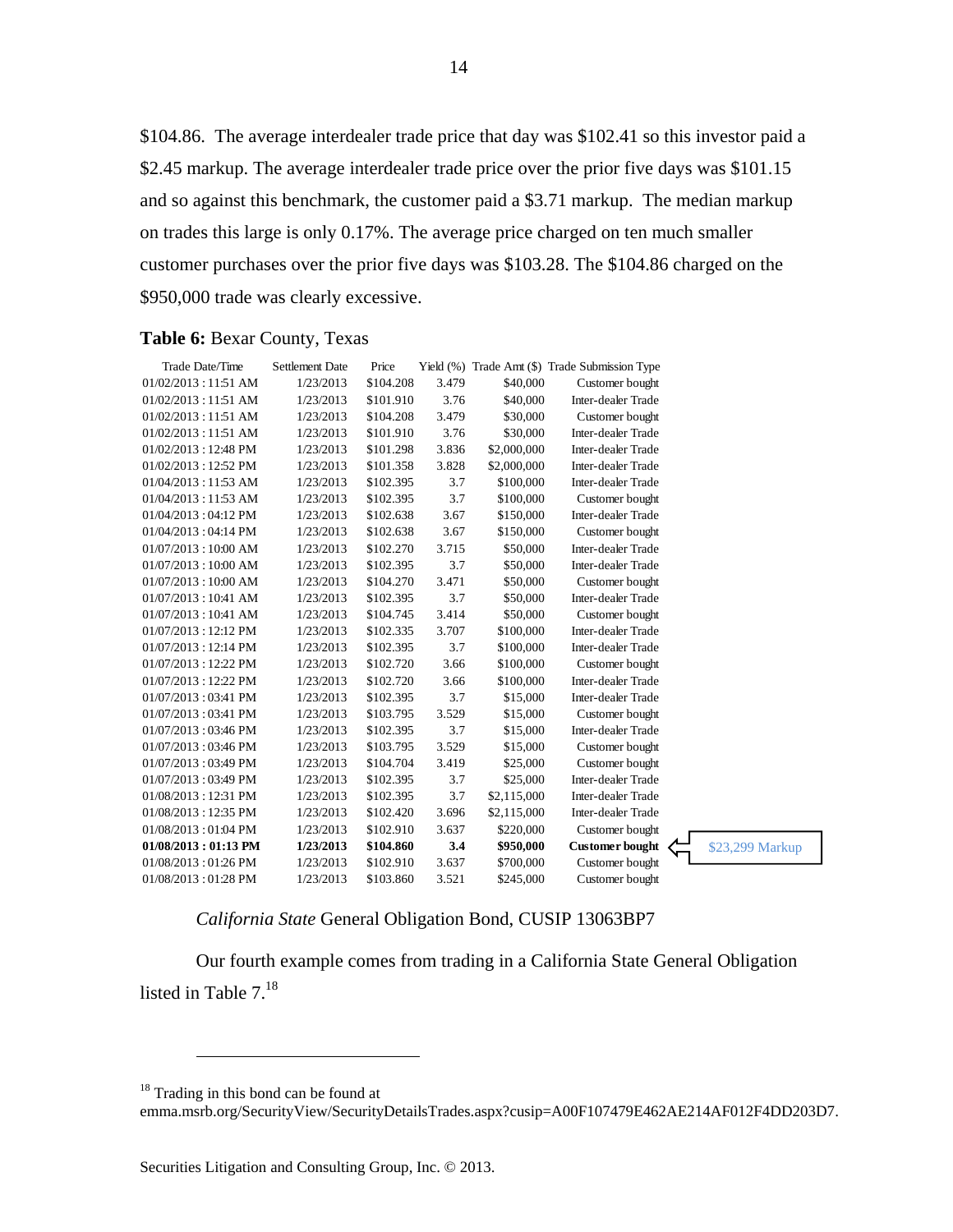On March 20, 2013 a customer bought \$1,880,000 for \$101.625. The average interdealer price that day was \$99.286 and the average price charged on much smaller quantities in the same bond the same day was \$99.98. The customer paid a \$2.37 markup - \$43,972 – relative to the interdealer price that day when the median markup on a trade of this size would have been less than \$2,000. This customer paid \$42,000 more than the median markup for this trade size and \$31,000 more than what she would have paid if she had just been charged the average markup charged on the smaller trades the same day in this bond.

#### **Table 7** State of California

| Trade Date/Time                 | <b>Settlement Date</b> | Price     | Yield $(\% )$ |             | Trade Amt (\$) Trade Submission Type |
|---------------------------------|------------------------|-----------|---------------|-------------|--------------------------------------|
| 03/20/2013:10:14 AM             | 3/27/2013              | \$99.375  |               | \$100,000   | Inter-dealer Trade                   |
| 03/20/2013:10:14 AM             | 3/27/2013              | \$99.475  | 4.03          | \$100,000   | Customer bought                      |
| 03/20/2013:10:14 AM             | 3/27/2013              | \$99.315  |               | \$100,000   | Inter-dealer Trade                   |
| 03/20/2013:10:16 AM             | 3/27/2013              | \$102.000 | 3.754         | \$10,000    | Customer bought                      |
| $03/20/2013:10:53$ AM           | 3/27/2013              | \$99.200  |               | \$1,000,000 | Inter-dealer Trade                   |
| $03/20/2013:10:55$ AM           | 3/27/2013              | \$99.125  |               | \$1,000,000 | Inter-dealer Trade                   |
| 03/20/2013:11:02 AM             | 3/27/2013              | \$99.477  |               | \$35,000    | Inter-dealer Trade                   |
| 03/20/2013:11:02 AM             | 3/27/2013              | \$99.227  |               | \$35,000    | Inter-dealer Trade                   |
| 03/20/2013:11:06 AM             | 3/27/2013              | \$99.577  | 4.024         | \$10,000    | Customer bought                      |
| $03/20/2013:11.06$ AM           | 3/27/2013              | \$99.477  |               | \$10,000    | Inter-dealer Trade                   |
| $03/20/2013:11:25$ AM           | 3/27/2013              | \$99.315  |               | \$1,750,000 | Inter-dealer Trade                   |
| 03/20/2013:11:26 AM             | 3/27/2013              | \$99.375  |               | \$1,750,000 | Inter-dealer Trade                   |
| $03/20/2013:11:57$ AM           | 3/27/2013              | \$99.477  |               | \$55,000    | <b>Inter-dealer Trade</b>            |
| $03/20/2013:11:57$ AM           | 3/27/2013              | \$99.352  |               | \$55,000    | Inter-dealer Trade                   |
| $03/20/2013:11.57$ AM           | 3/27/2013              | \$99.577  | 4.024         | \$55,000    | Customer bought                      |
| $03/20/2013 : 12:37 \text{ PM}$ | 3/27/2013              | \$101.625 | 3.8           | \$1,880,000 | <b>Customer bought</b>               |
| $03/20/2013:02.01$ PM           | 3/28/2013              | \$101.250 | 3.846         | \$15,000    | Customer bought                      |
| 03/20/2013:02:03 PM             | 3/27/2013              | \$101.250 | 3.846         | \$20,000    | Customer bought                      |
| 03/20/2013:02:37 PM             | 3/27/2013              | \$101.418 | 3.825         | \$20,000    | Customer bought                      |
| $03/20/2013:02:37 \text{ PM}$   | 3/27/2013              | \$99.700  |               | \$20,000    | Inter-dealer Trade                   |
| 03/20/2013:02:49 PM             | 3/27/2013              | \$99.650  | 4.02          | \$50,000    | Customer bought                      |
| 03/20/2013:02:59 PM             | 3/27/2013              | \$102.000 | 3.754         | \$15,000    | Customer bought                      |
| $03/20/2013:04.09$ PM           | 3/27/2013              | \$99.700  | 4.017         | \$35,000    | Customer bought                      |
|                                 |                        |           |               |             |                                      |

**VI. Excessive Markups in the Aggregate** 

The four examples reflect our proposed markers of excessive markups. Each example involved a markup which was a multiple of the median markup for similar-sized trades. In several of the examples the investor was charged a higher markup than the weighted average markup charged on smaller purchases of exactly the same bond on the same day or during the previous five trading days. We estimate the amount of excessive

\$43,937 Markup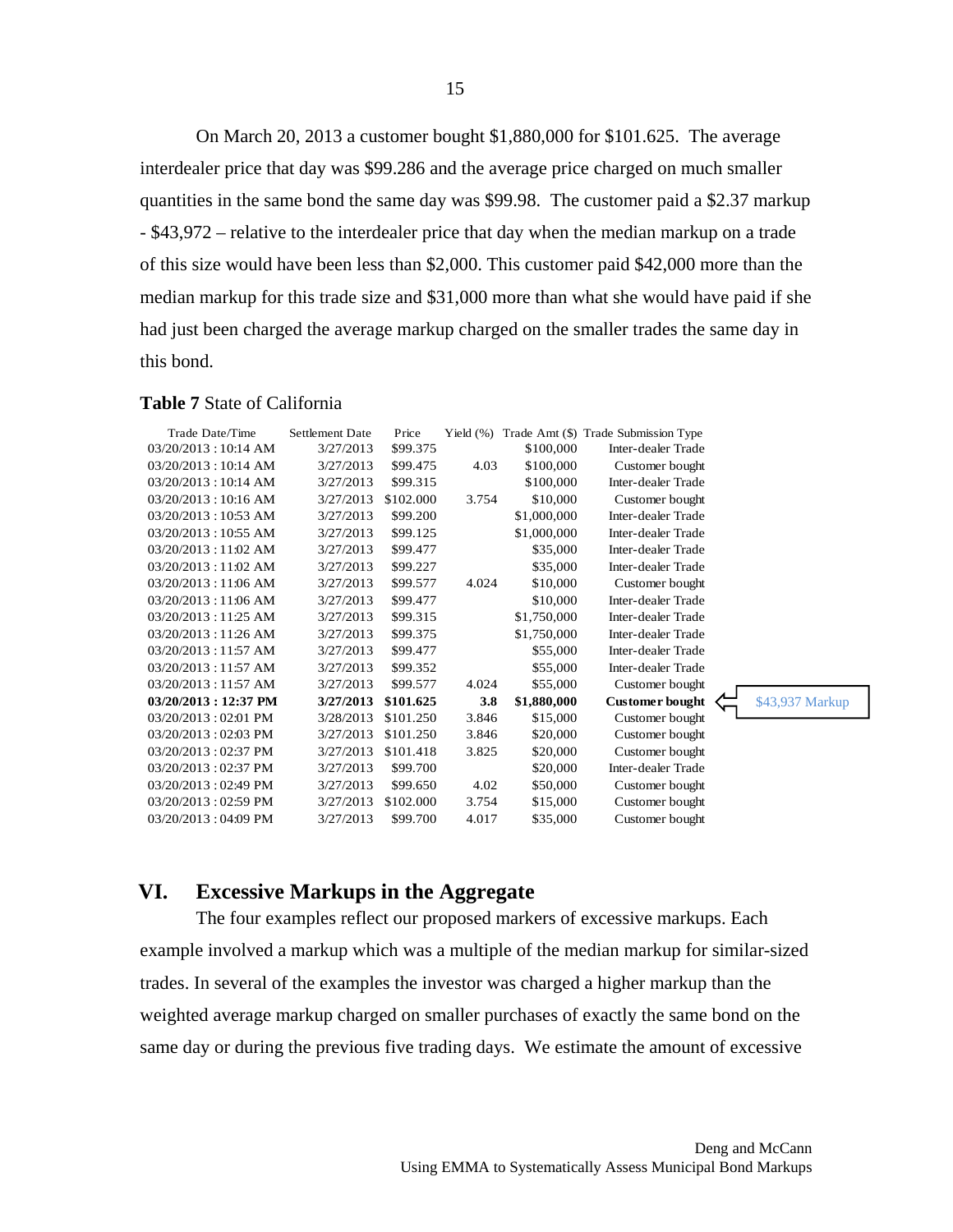markups in the aggregate in our sample by first selecting trades on which excessive markups appear to have been charged based on these two proposed markers.

We identify trades as having been charged an excessive markup if either Condition 1 or Condition 2 holds.

**Condition 1:** Markup (markdown) charged is more than twice the median markup (markdown) for similar size trade in the same calendar year.

**Condition 2:** Markup (markdown) charged is greater than the weighted average markup (markdown) charged on smaller sized trades in the same bond during the prior five trading days by 0.50% or more.

The first condition judges a markup based on how large it is relative to the same size purchase or sale in the same year. We identify the markup as excessive if it is twice the percentage markup on similar-size trades in similar bonds in the same calendar year.

The second condition more narrowly focuses on trades in exactly the same bond in the prior week. This criterion is motivated by FINRA's assessment of the fairness of prices charged by dealers in light of prices charged other investors at the same time for the same bond. We identify the markup as excessive if the dealer has charged a markup that is at least 0.5% greater than charged on average on smaller trades in the prior week. For example, our procedure would flag a 2.0% markup on a \$1,000,000 if ten customer purchases of between \$25,000 and \$100,000 in exactly the same bond had been executed over the prior five days at a weighted average markup of 1.50% or less.

Both conditions take into account current market conditions and attributes of the trade being evaluated. Both conditions can be relaxed or made more stringent by varying the threshold to be greater than or less than twice the median markup or greater or less than 0.5% of the average markup on smaller trades in the same bond.

Table 8 reports the results of applying these two conditions to trading in long term municipal bonds. The markup charged on nine and a half percent of the trades in our sample is at least twice the median markup for similar-size trades. Dealers charged \$5.24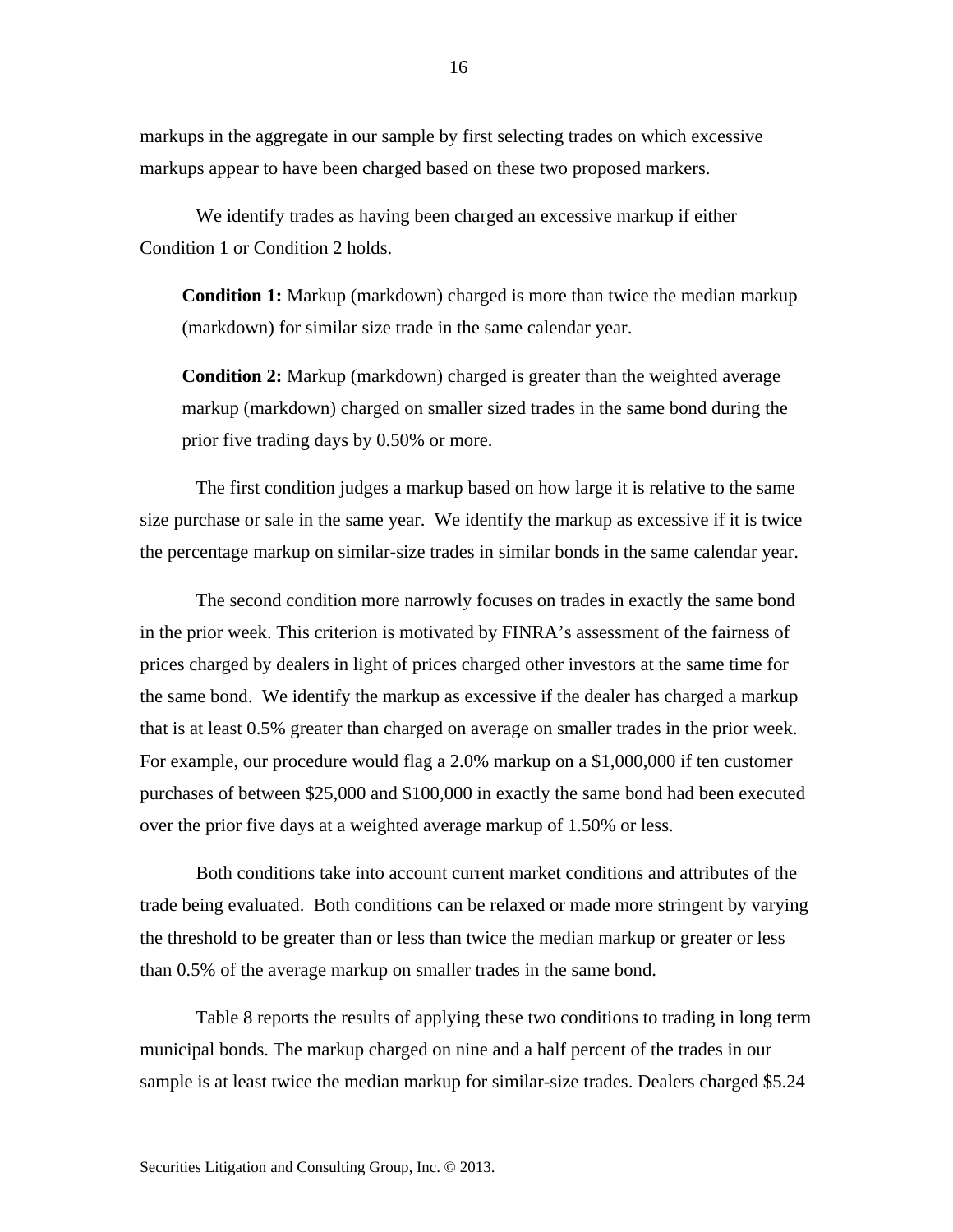billion in markups on these trades, \$4.30 billion of which was in excess of the markups which would have resulted from applying the median markup for similar-size trades.

**Table 8** Excessive Markups in the Aggregate

|           | Percent of | Aggregate      | Markups in excess |
|-----------|------------|----------------|-------------------|
| Condition | Trades     | <b>Markups</b> | of Median         |
|           | 9.5%       | \$5.24 billion | \$4.30 billion    |
| 2         | 16.0%      | \$3.24 billion | \$2.10 billion    |
| 1 and 2   | 44%        | \$2.10 billion | \$1.76 billion    |
| 1 or 2    | 21.1%      | \$6.38 billion | \$4.64 billion    |

The markups charged by dealers on just 9.5 percent of the trades equal as much of the \$10.58 billion total in our sample as the markups dealers charged on the remaining 90.5 percent of the trades. In other words, the average markup on the nine and a half percent of trades flagged by our first condition are ten times as great as the average markup charged on the remaining ninety percent of the trades.

The markups charged on sixteen percent of the trades in our sample satisfy the second condition. Dealers charged \$3.24 billion in markups on these trades, \$2.10 billion of which was in excess of the markups which would have resulted from applying the median markup for similar-size trades.

Four percent of the trades in our sample satisfy both conditions. \$2.10 billion in markups were charged on these trades, \$1.76 billion of which was in excess of the markups which would have resulted from applying the median markup for similar-size trades.

Twenty-one percent of the trades in our sample satisfy one or the other or both conditions. \$6.38 billion in markups were charged on these trades, \$4.64 billion of which was in excess of the markups which would have resulted from applying the median markup for similar-size trades.

# **VII. Conclusion**

Based on our analysis of a portion of the MSRB's EMMA data, we estimate that investors have been charged at least \$20 billion in markups and markdowns since 2005.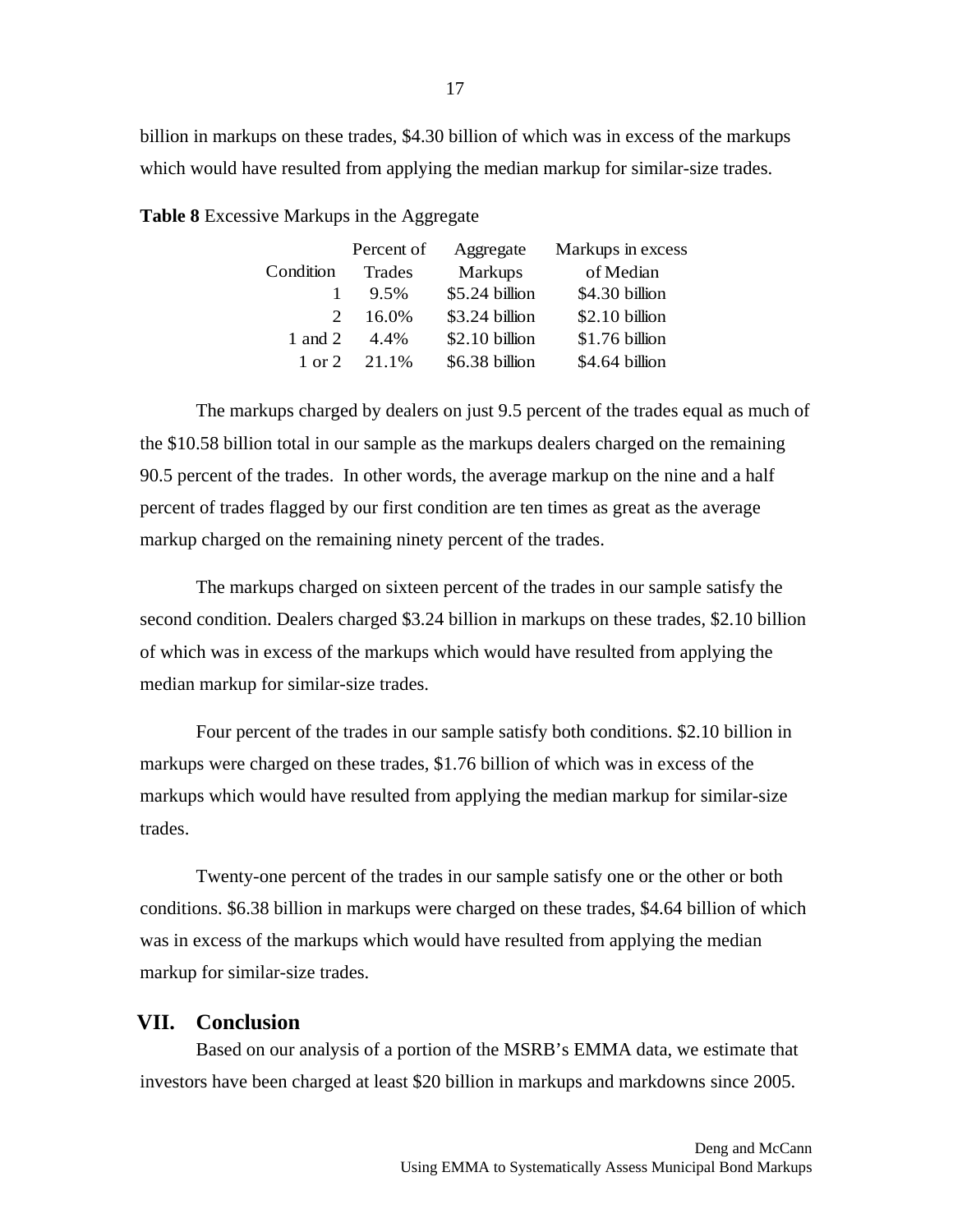We've provided four examples of how the EMMA data can be used to determine whether the price charged for a municipal bond was fair and the markup not excessive. We have determined that between \$1.76 billion and \$6.38 billion of excessive markups and markdowns have been charged since 2005 on our subset of publicly available municipal bond trades. Given our large but not exhaustive data set, the aggregate amount of excessive markups since 2005 likely substantially exceeds \$10 billion. This same publicly available data – supplemented by non-public information available to dealers and regulators – could improve surveillance of pricing in the municipal bond market.

Sunshine would eliminate much of the municipal bond markup abuses we have identified. Dealers are already required to determine that the prices and markups charged are fair. This can only be done by reference to prevailing market values, typically grounded in the dealer's contemporaneous cost. Prevailing market values and markups are already estimated by dealers every time they execute a trade. If dealers disclosed to investors what markup was being charged, the markups charged on municipal bonds would quickly drop to markups found on other securities. This sunshine would benefit both taxpayers and investors.

# **VIII. Bibliography**

*Report on the Municipal Securities Market*, US Securities and Exchange Commission, July 31, 2012.

*Municipal Securities, Overview of Market Structure, Pricing and Regulation*, GAO-12- 265, U.S. Government Accountability Office, January 2012.

*Department of Enforcement v David Lerner Associates, Inc. and William Mason*, Disciplinary Proceeding No. 20050007427, Extended Hearing Panel Decision, April 4, 2012.

Dario Cestau, Richard C. Green and Norman Schürhoff, *Tax-Subsidized Underpricing: Issuers and Underwriters in the Market for Build America Bonds*, Working Paper, Feb 2013, available at http://papers.ssrn.com/sol3/papers.cfm?abstract\_id=2162960

Sugato Chakravaty and Asani Sarkar, "Liquidity in U.S. Fixed Income Markets: A Comparison of the Bid-Ask Spread in Corporate, Government and Municipal Bond Markets", FRB Staff Bulletin 1999-73. Subsequently published as "Trading Costs in Three U.S. Bond Markets", *Journal of Fixed Income*, 13(1), 39-48, 2003.

Peter Ciampi and Eric Zitzewitz, "Corporate and Municipal Bond Trading Costs During the Financial Crisis", White Paper, August 2010.

18